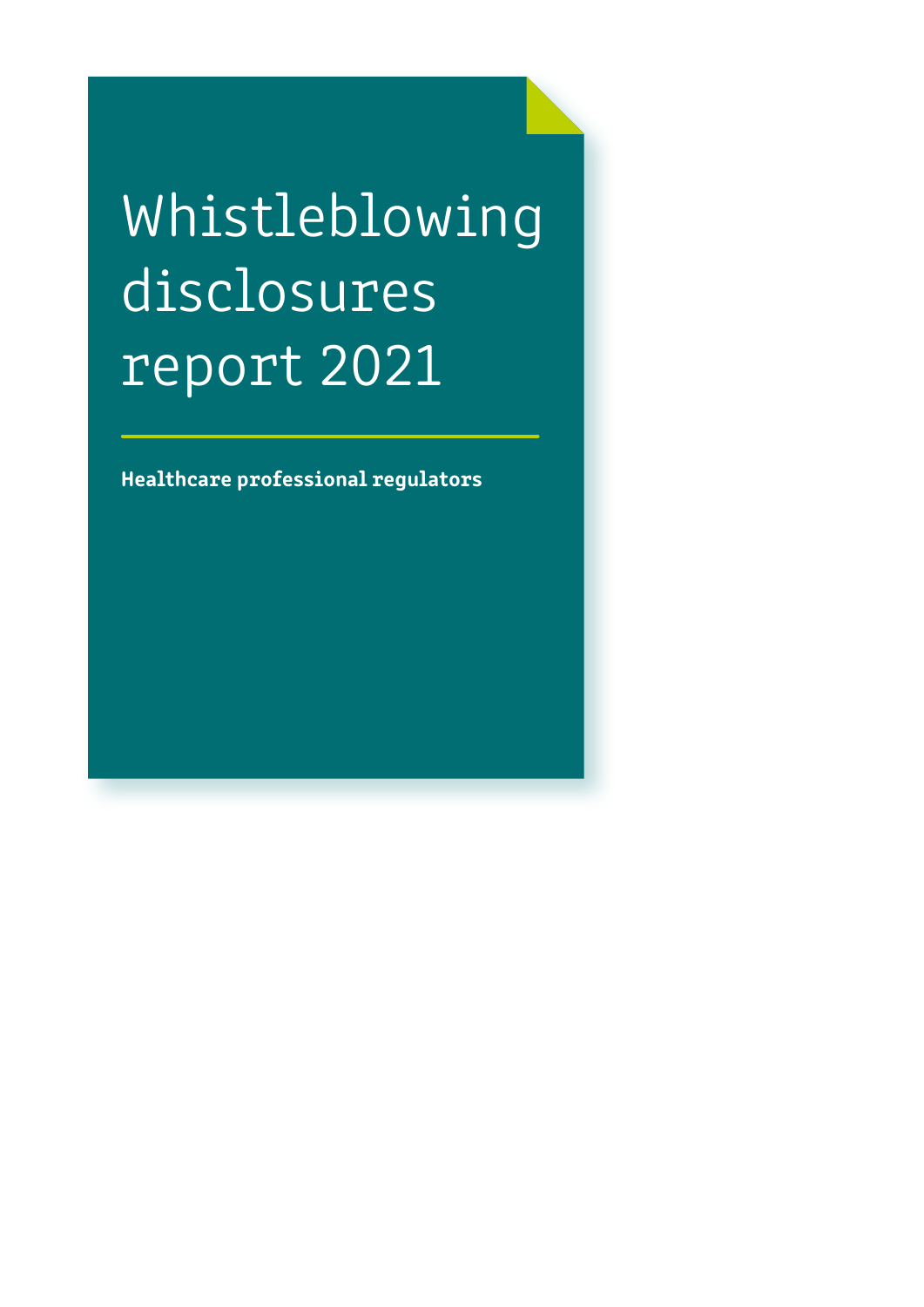# This report has been produced by the healthcare professional regulators



General Medical Council





Osteopathic

General Pharmaceutical **Council** 



**O** Nursing &<br>Midwifery<br>Council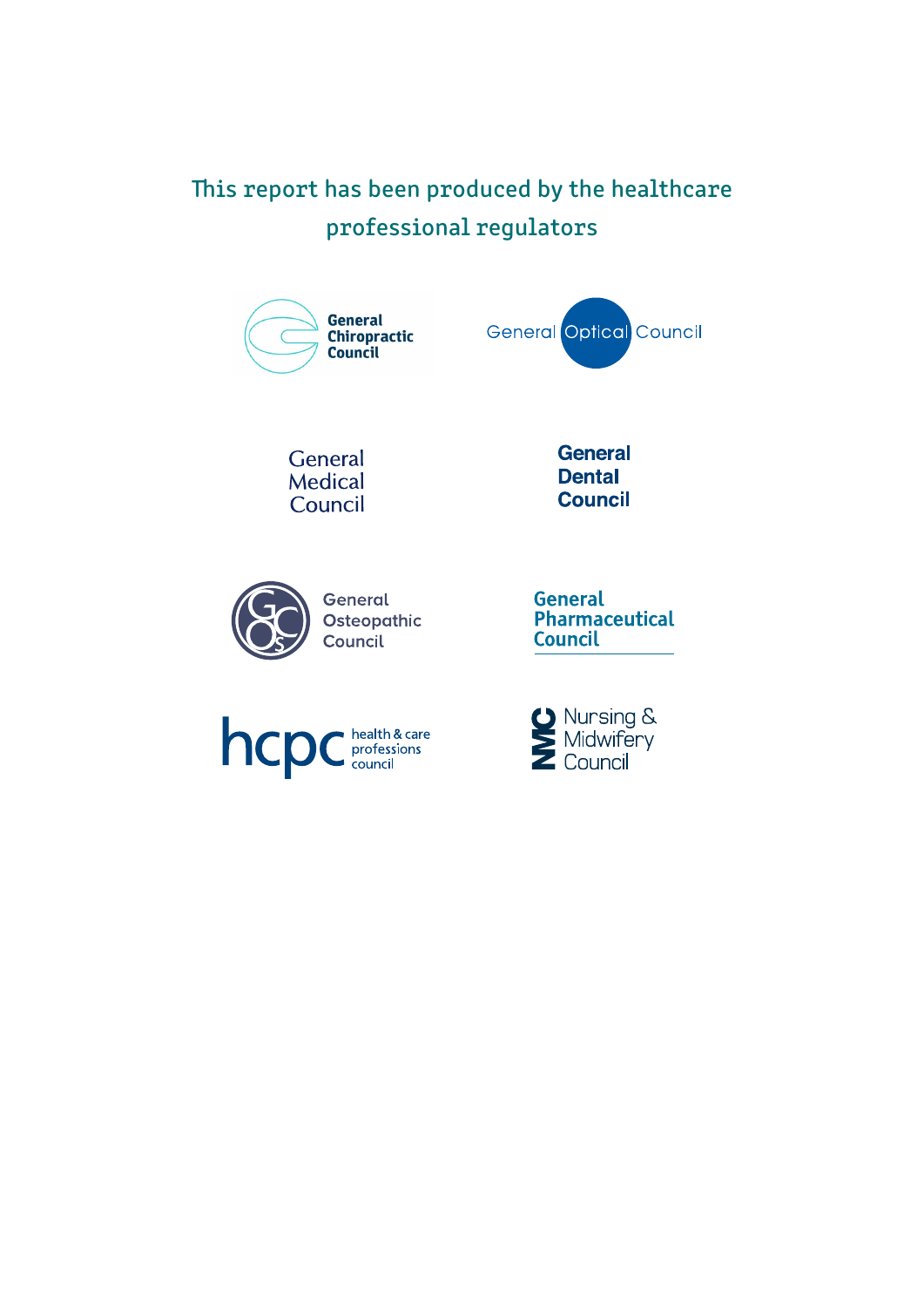# **Contents**

- $\overline{2}$ About the report
- 5 5 General Chiropractic Council
- $\overline{7}$ 7 General Dental Council
- 10 General Medical Council
- 12 General Optical Council
- 14 General Osteopathic Council
- 16 General Pharmaceutical Council
- 18 The Health and Care Professions Council
- 21 Nursing and Midwifery Council (NMC)
- 23 Note on data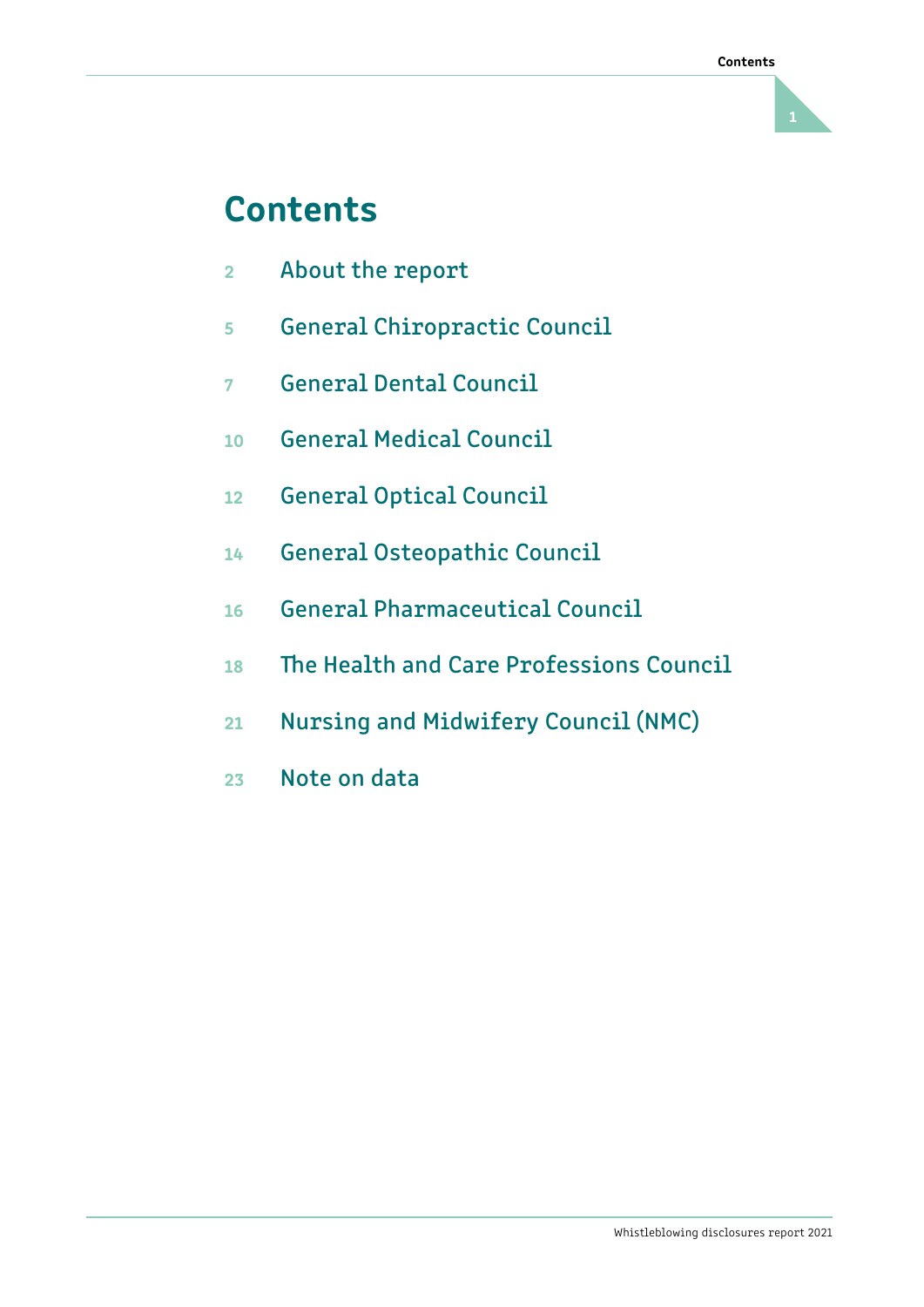

# About the report

On April 1 2017, a new legal duty came into force which requires all prescribed bodies to publish an annual report on the whistleblowing disclosures made to them by workers.

"The aim of this duty is to increase transparency in the way that whistleblowing disclosures are dealt with and to raise confdence among whistleblowers that their disclosures are taken seriously. Producing reports highlighting the number of qualifying disclosures received and how they were taken forward will go some way to assure individuals who blow the whistle that action is taken in respect of their disclosures."

Department for Business, Energy and Industrial Strategy (2017)

As with previous years, we have compiled a joint whistleblowing disclosures report to highlight our coordinated efort in working together to address the serious issues raised to us.

Our aim in this report is to be transparent about how we handle disclosures, highlight the action taken about these issues, and to improve collaboration across the health sector.

As each regulator has diferent statutory responsibilities and operating models, a list of actions has been devised that can accurately describe the handling of disclosures in each organisation (Table 1). It is important to note that while every effort has been made to align the 'action taken' categories, each regulator will have slightly diferent defnitions, activities and sources of disclosures.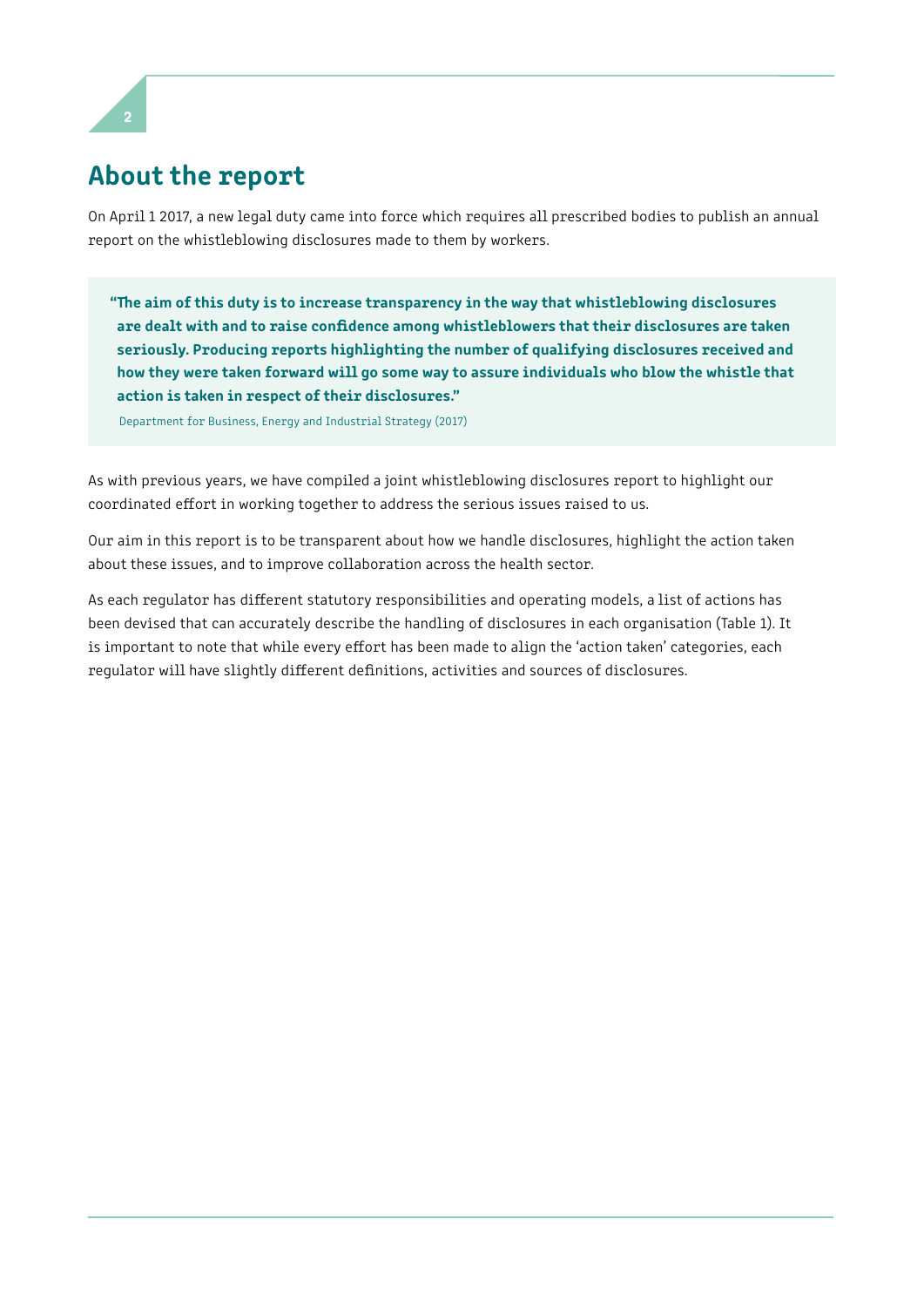

| <b>Action type</b>                                                 | Description                                                                                                                                                                                                                                                                                                                                                                                                                                                                                                                                                                                                                                                                               |
|--------------------------------------------------------------------|-------------------------------------------------------------------------------------------------------------------------------------------------------------------------------------------------------------------------------------------------------------------------------------------------------------------------------------------------------------------------------------------------------------------------------------------------------------------------------------------------------------------------------------------------------------------------------------------------------------------------------------------------------------------------------------------|
| Under review                                                       | This applies to disclosures that have been identified as a qualifying<br>whistleblowing disclosure but no further assessment or action has<br>taken place yet.                                                                                                                                                                                                                                                                                                                                                                                                                                                                                                                            |
| Closed with no action taken                                        | This applies to disclosures that have been identified as a qualifying<br>whistleblowing disclosure but no regulatory assessment, action or<br>onward referral was required.<br>This could be in cases where it was decided the incident was resolved or<br>no action was appropriate at the current time.                                                                                                                                                                                                                                                                                                                                                                                 |
| Onward referral to alternative body                                | This applies to disclosures that have been identified as a qualifying<br>whistleblowing disclosure and forwarded to another external<br>organisation without any further assessment or action by the<br>receiving regulator.                                                                                                                                                                                                                                                                                                                                                                                                                                                              |
| Regulatory action taken                                            | This applies to disclosures where the regulator has taken an action<br>which falls under their operative or regulatory remit.<br>This may include but is not limited to:<br>• referral to its Fitness to Practise team or any other fitness to<br>practise process<br>opening an investigation<br>advice or guidance given to discloser, employer, education body or<br>any other person or organisation<br>registration actions<br>other enforcement actions.<br>In cases where the disclosure was assessed via a regulatory action but<br>it was then found that there was not enough information to proceed, the<br>disclosure is categorised as 'no action - not enough information'. |
| No action - not enough information                                 | This applies to disclosures that have been assessed by the regulator<br>and a decision has been made that there is not enough information to<br>progress any further.<br>This may be in cases where the disclosure was made anonymously with<br>insufficient information to allow further investigation, a discloser is<br>unable to provide more information or the disclosure was withdrawn<br>before it could be investigated.                                                                                                                                                                                                                                                         |
| Onward referral to alternative body<br>and regulatory action taken | This applies to disclosures where a regulatory action was taken and the<br>disclosure was referred on to another external organisation.                                                                                                                                                                                                                                                                                                                                                                                                                                                                                                                                                   |

### Table 1: Types of action taken after receiving a whistleblowing disclosure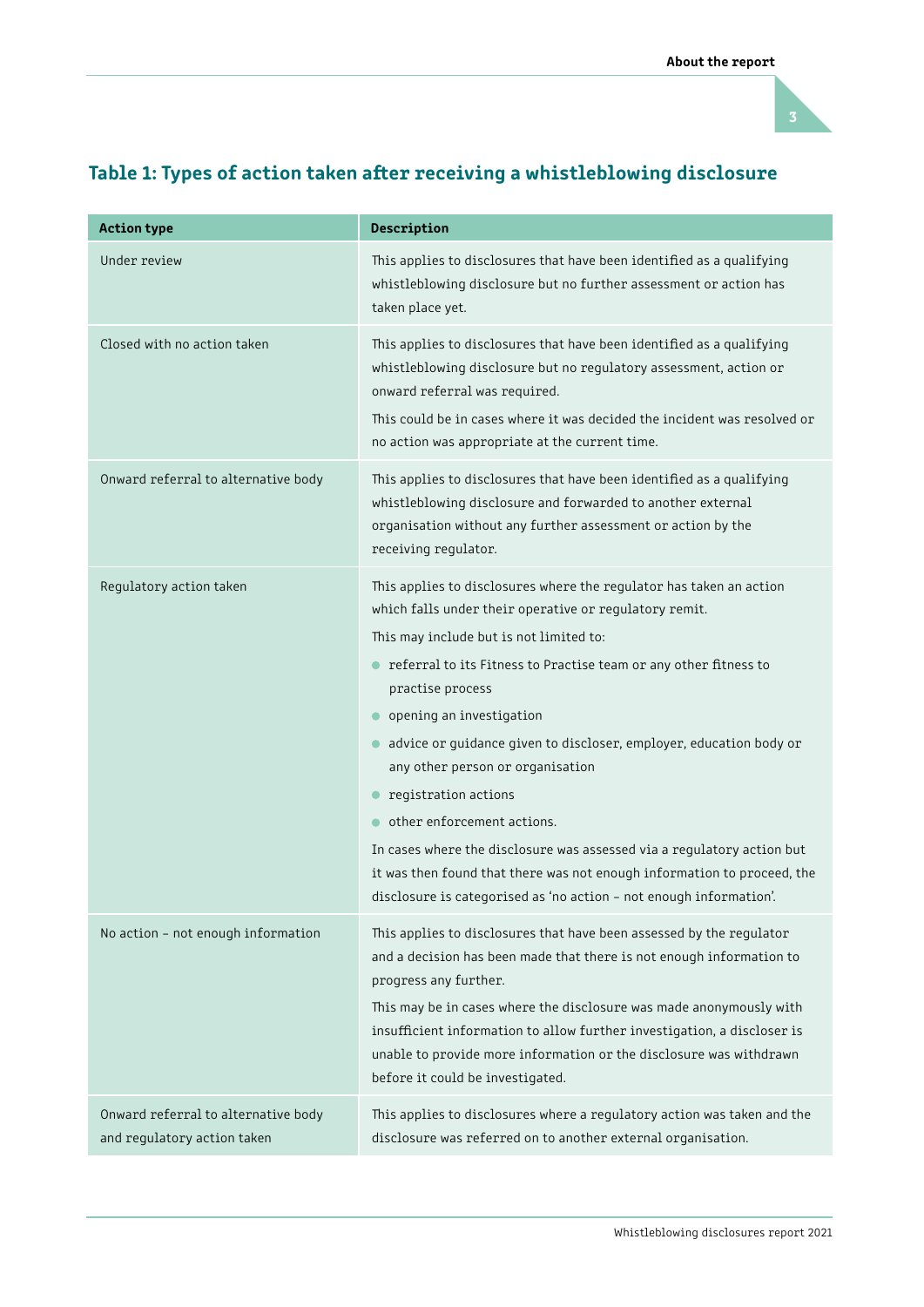To protect the confdentiality of whistleblowers and other parties involved, no information is included here that would enable a worker who has made a disclosure or the employer, place, or person about whom a disclosure has been made to be identifed.

The reporting period includes activity between 1 April 2020 and 31 March 2021.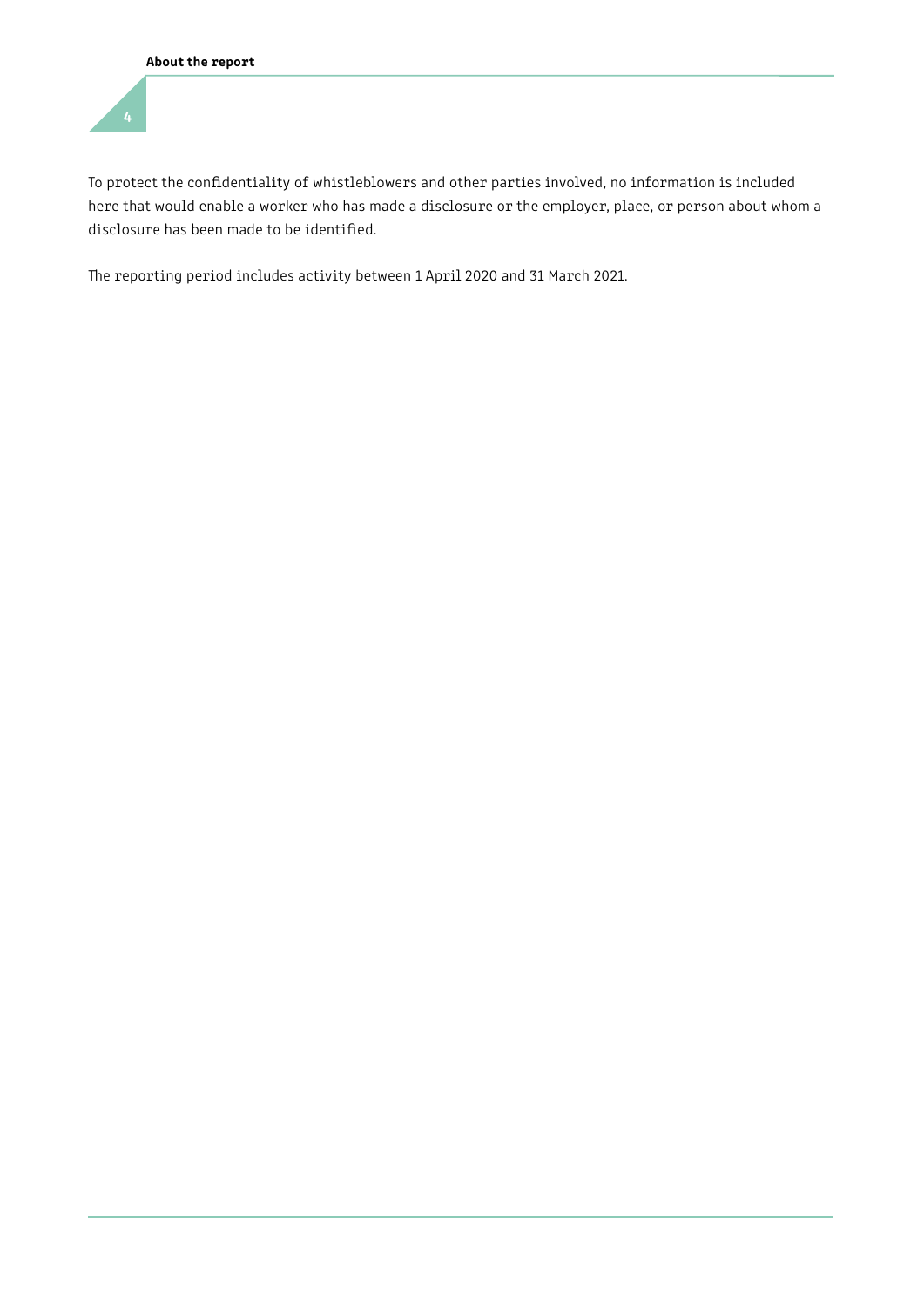### General Chiropractic Council

Parliament and subject to scrutiny by the Professional The General Chiropractic Council (GCC) is the independent regulator of UK chiropractors. We are accountable to Standards Authority (PSA). Our statutory duty is to develop and regulate the profession of chiropractic, thereby protecting patients and the public.

- We maintain a UK-wide register of qualifed chiropractors.
- We set the standards of education for individuals training to become chiropractors.
- We set the standards of chiropractic practice and professional conduct for individuals working as chiropractors.
- We investigate complaints against chiropractors and take action against them where necessary. The GCC has the power to remove a chiropractor from the register if they are found to be unft to practise.

### Whistleblowing disclosures received from 01 April 2020 to 31 March 2021

From 01 April 2020 to 31 March 2021 the General Chiropractic Council received 1 disclosure of information.

#### Actions taken in response to disclosures

Regulatory action taken 1 and 2 and 2 and 2 and 2 and 2 and 2 and 2 and 2 and 2 and 2 and 2 and 2 and 2 and 2 and 2 and 2 and 2 and 2 and 2 and 2 and 2 and 2 and 2 and 2 and 2 and 2 and 2 and 2 and 2 and 2 and 2 and 2 and

### Summary of actions taken

The disclosure we received in 2020-21 was placed in our fitness to practise process as it related to the fitness to practise of a chiropractor. This was a disclosure by a member of staff who previously worked at the chiropractic clinic who wished to remain anonymous. This disclosure is currently going through the investigation process and will in due course be considered by our Investigating Commitee who will determine whether there is a case to answer for the Registrant.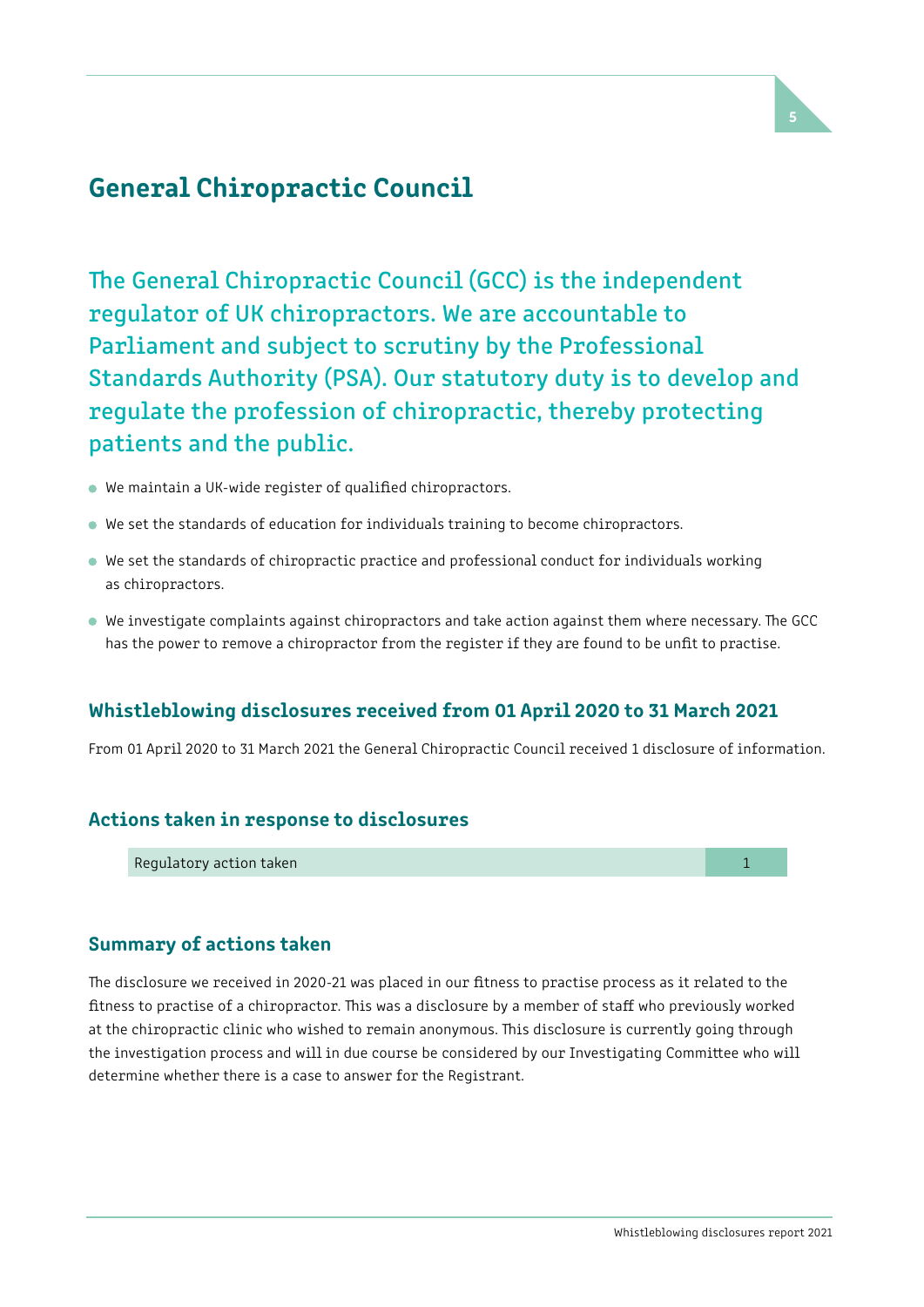### Learning from disclosures

In total in 2020-21, we received 1 protected disclosure and therefore the number of disclosures received by the GCC remain relatively small. Although protected disclosure complaints are, by their very nature, more complex and time-consuming to investigate, more so where the discloser wishes to remain anonymous, it has not impacted on our ability to perform our regulatory functions or meet our objectives during the reporting period.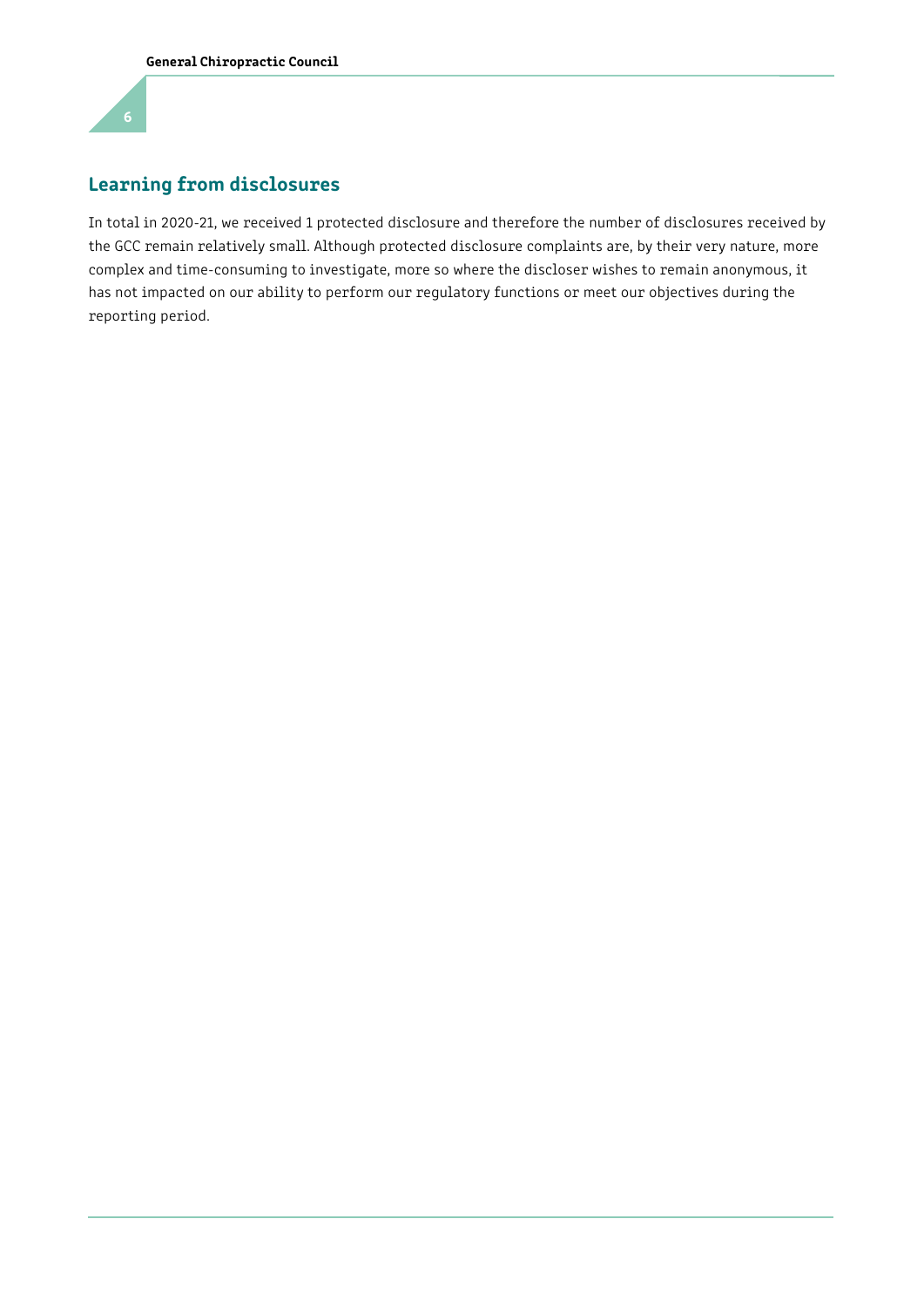

# General Dental Council

The General Dental Council (GDC) is the UK-wide statutory regulator of around 114,00 members of the dental team, including over 43,000 dentists and 71,000 dental care professionals (DCPs).

An individual must be registered with the GDC to practise dentistry in the UK. Unlike other health professional regulators, we register the whole dental team including dental nurses, clinical dental technicians, dental hygienists, dental technicians, dental therapists, orthodontic therapists and dentists.

### Our purpose:

- to protect, promote and maintain the health, safety and Wellbeing of the public
- to promote and maintain public confdence in the professions regulated
- to promote and maintain proper professional standards and conduct for members of those professions.

 To achieve this, we register qualifed dental professionals, set standards for the dental team, investigate complaints about dental professionals' ftness to practise, and work to ensure the quality of dental education.

We want patients and the public to be confdent that the treatment they receive is provided by a dental professional who is properly trained and qualifed and who meets our standards. Where there are concerns about the quality of care or treatment, or the behaviour of a dental professional, we will investigate and take action if appropriate.

In addition, we provide the Dental Complaints Service (DCS), which aims to support patients and dental professionals in using mediation to resolve complaints about private dental care.

### Whistleblowing disclosures received from 01 April 2020 to 31 March 2021

From 01 April 2020 to 31 March 2021 the General Dental Council received 100 disclosures of information.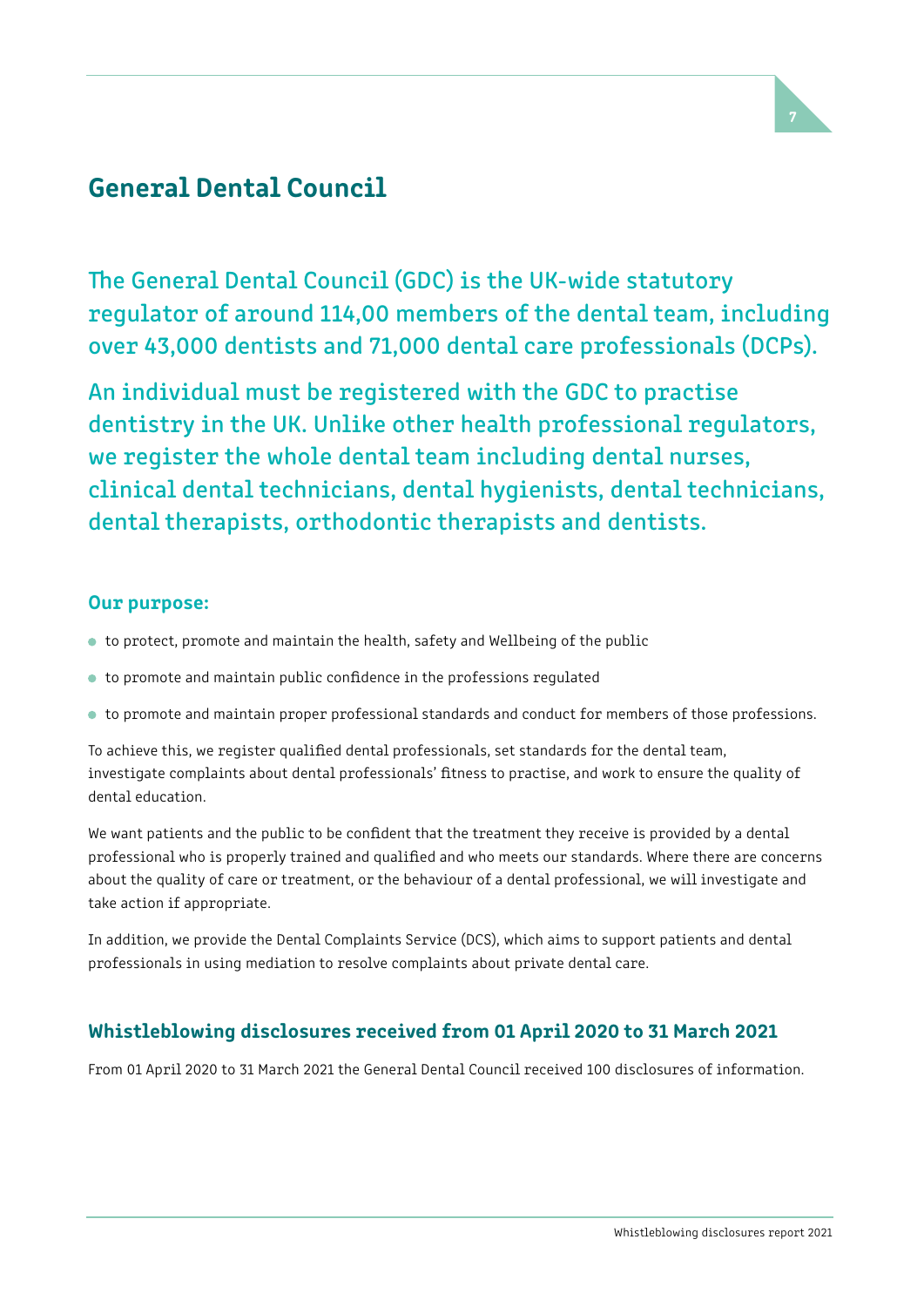#### Actions taken in response to disclosures

| Closed with no action taken         |    |
|-------------------------------------|----|
| Onward referral to alternative body |    |
| Regulatory action taken             | ۵s |

### Summary of actions taken

All disclosures were made directly to the Fitness to Practise team. In 93 of those disclosures, regulatory action was taken, namely the opening of fitness to practise cases. These could lead to a range of resolving actions determined by a statutory practice commitee, ranging from removal of the registrant from the Register, suspension or conditions for a determined period to the conclusion that ftness to practise is not impaired and the case could be closed.

There were four cases that were closed with no further action and no cases that were not progressed due to lack of sufficient information provided by the informant, which is down significantly on the previous year when there were 21.

Of the 93 of cases where regulatory action was taken, 36 were received from dental professionals, 17 from the public and 40 were anonymous.

Tree cases were referred on to other bodies: one to NHS England and two to NHS Scotland.

None of the disclosures have resulted in resolution via employer(s). This is largely because either we did not have jurisdiction to consider this option or because the nature of the disclosures made them unsuitable for resolution in this way.

### Learning from disclosures

The disclosures we have received have not had an impact on our ability to perform our regulatory functions and objectives during this period. Given our statutory framework the action we would take in response to a disclosure is the same as the regulatory action we would normally take.

A change in the way initial concerns are reviewed through the initial assessment process has enabled us to identify whistle blowing complaints earlier and signifcantly reduced the number of complaints we could not progress due to insufficient information, with none falling into this category in 2020-2021.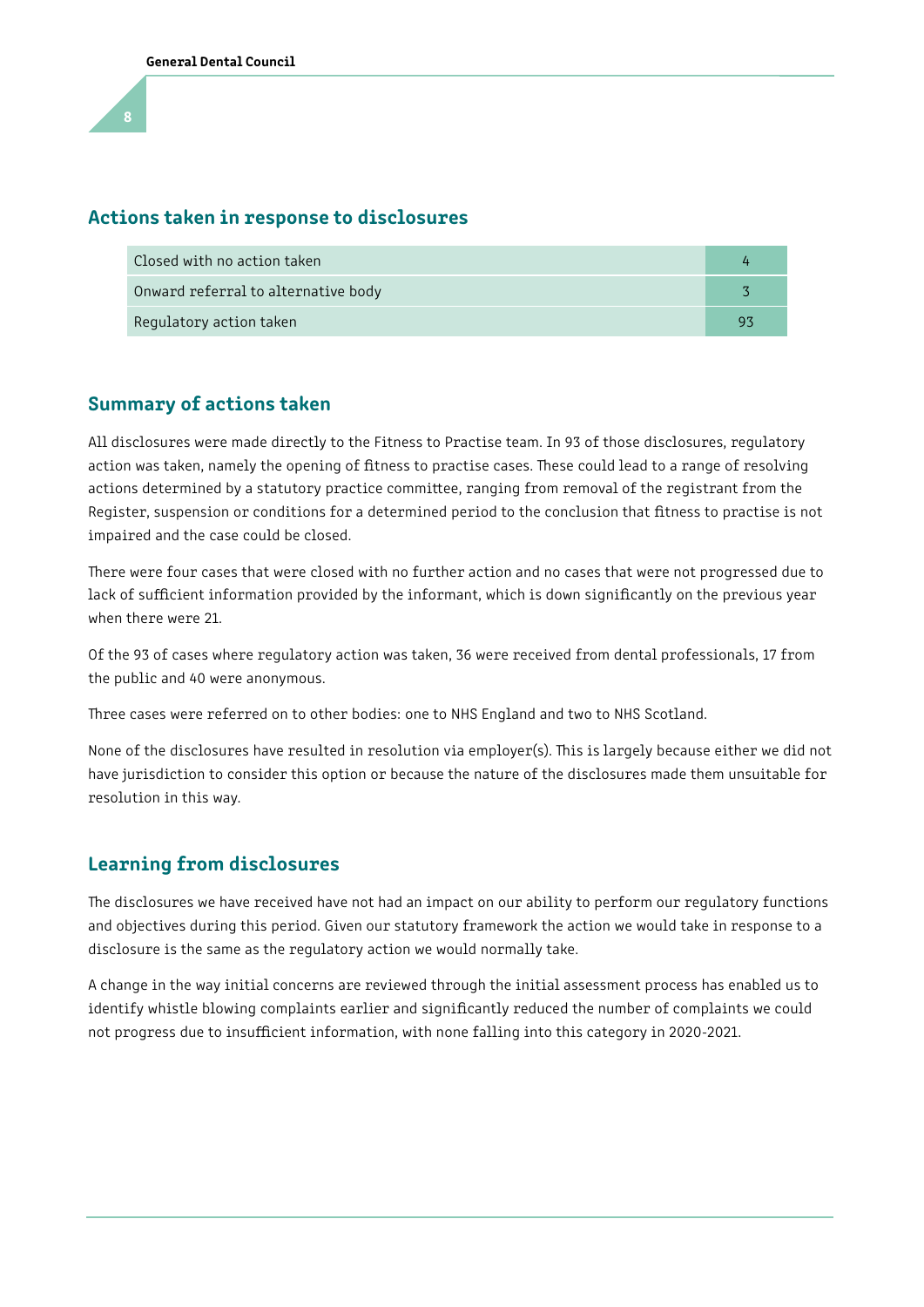

The number of disclosures we received decreased from 116 in 2019-2020 to 100 this year. This reduction, we believe, is partly as a result of COVID-19, as the provision of dental services was signifcantly impacted by the pandemic, with fewer people visiting their dentist. However, we have seen an increase in whistleblowing complaints raising concerns related to the pandemic, such as allegations of not using PPE or inappropriate use of PPE, poor cross infection procedures and not adhering to social distancing rules.

Compared to some other regulators we have received a higher number of disclosures in comparison to the size of the register. It is worth noting that most dentistry is provided in a primary care seting and outside the more robust clinical governance frameworks that characterise some other forms of healthcare. This may mean that alternative disclosure routes are less present in dentistry, and a larger proportion are dealt with by the regulator.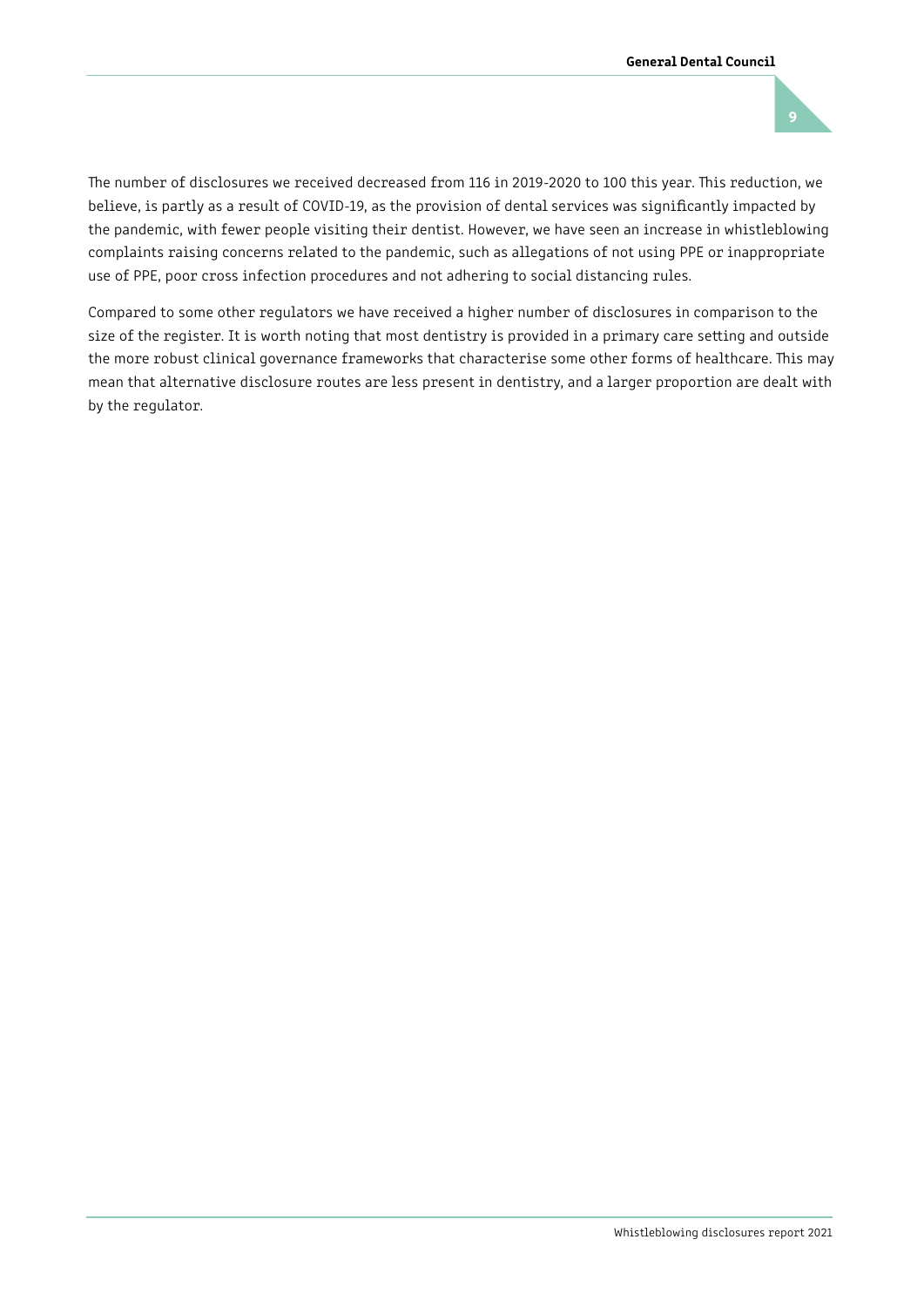### General Medical Council

The General Medical Council is an independent organisation that helps to protect patients and improve medical education and practice across the UK. Our role is to protect the public<sup>\*</sup> and act in the public interest.

- We decide which doctors are qualifed to work here and we oversee UK medical education and training.
- We set the standards that doctors need to follow, and make sure that they continue to meet these standards throughout their careers.
- We take action to prevent a doctor from puting the safety of patients, or the public's confdence in doctors, at risk.

Every patient should receive a high standard of care. Our role is to help achieve that by working closely with doctors, their employers and patients, to make sure that the trust patients have in their doctors is fully justifed.

### Whistleblowing disclosures received from 01 April 2020 to 31 March 2021

From 01 April 2020 to 31 March 2021, the General Medical Council received 43 whistleblowing disclosures.

### Actions taken in response to disclosures

| Regulatory action taken                                         |  |
|-----------------------------------------------------------------|--|
| Onward referral to alternative body and regulatory action taken |  |

The majority (42 of 43) of the whistleblowing disclosures we received came in to our Fitness to Practise directorate, and one was received by Registration and Revalidation. Of all the disclosures we received, 17 were made by doctors, 10 were made by other healthcare professionals and 16 were made anonymously.

Of the 42 disclosures that were assessed by our Fitness to Practise team:

- 26 were closed after an initial assessment, two are currently being assessed
- 14 resulted in either a preliminary or full investigation 11 of these are still going through the investigation process and three have been closed

\*Medical Act 1983 (as amended)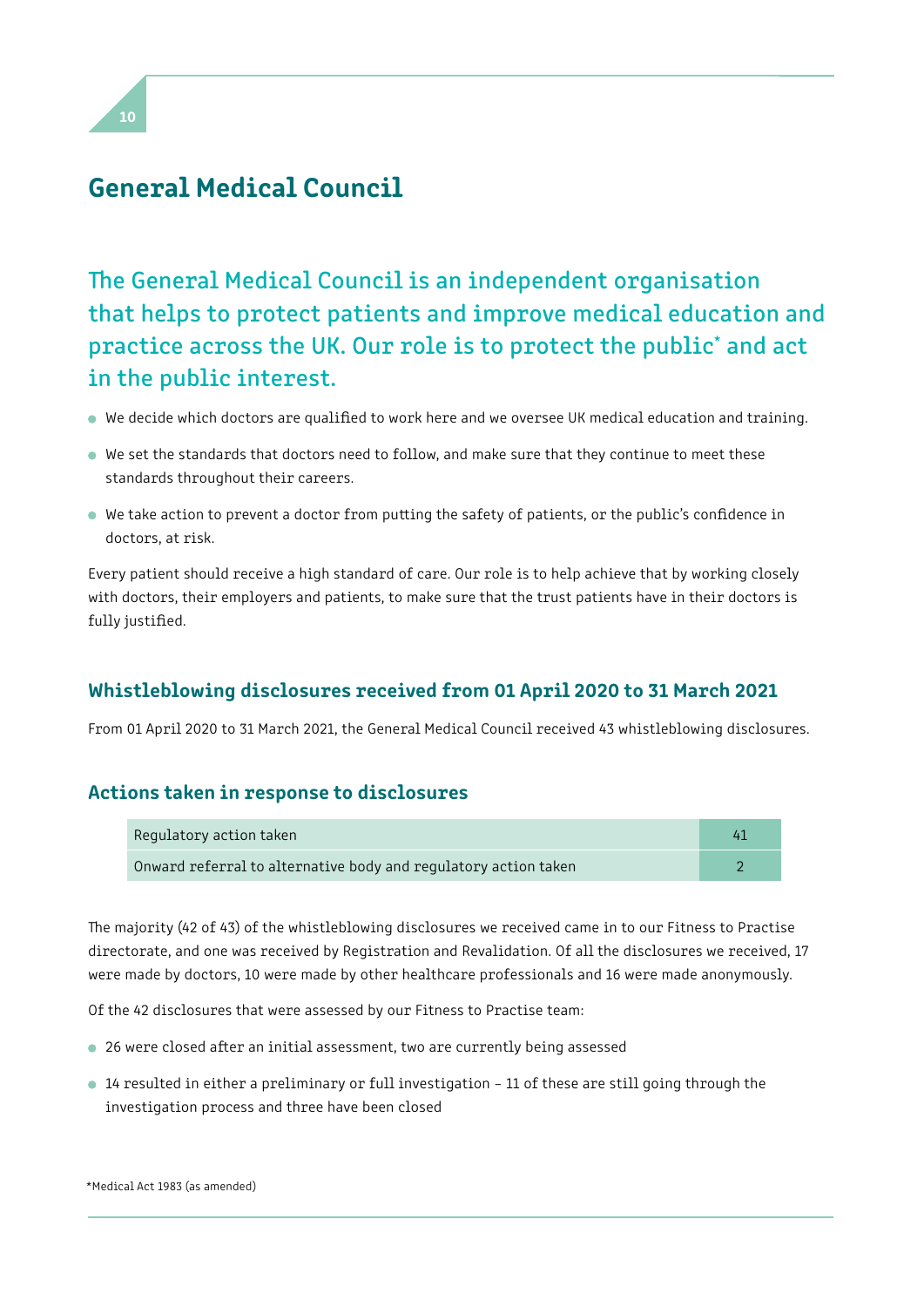

Of the 29 disclosures that closed afer an initial assessment or a preliminary or full investigation, some of the reasons for closure included:

- the disclosure was or had already been handled locally
- advice was given to the discloser
- the disclosure was outside of our remit to deal with e.g. local employment dispute
- $\bullet$  no concerns were found from the information provided.

Our Registration and Revalidation directorate handled one disclosure which resulted in regulatory action and onward referral to an alternative body.

### Update on disclosures from last year

10 disclosures that we received prior to 1 April 2020 were concluded.

### Learning from disclosures

The information disclosed to us during the reporting period has not had an impact on our ability to perform our regulatory functions and deliver our objectives. We have an operational group that meets throughout the year to reflect on the disclosures we have received.

Despite a slight increase in the total number of disclosures compared with the same period in 2019/20, an analysis of the allegations being made within disclosures does not suggest this increase is driven by issues arising from the Covid-19 pandemic.

Some complainants made disclosures anonymously as they were fearful of repercussions and there has been an increase in the number of anonymous disclosures compared to the same period in 2019/20. This shows there is still some way to go in improving a culture that supports raising and acting on concerns.

We have guidance available to doctors on what to do if they have a concern and continue to support and encourage doctors to raise their concerns through appropriate channels.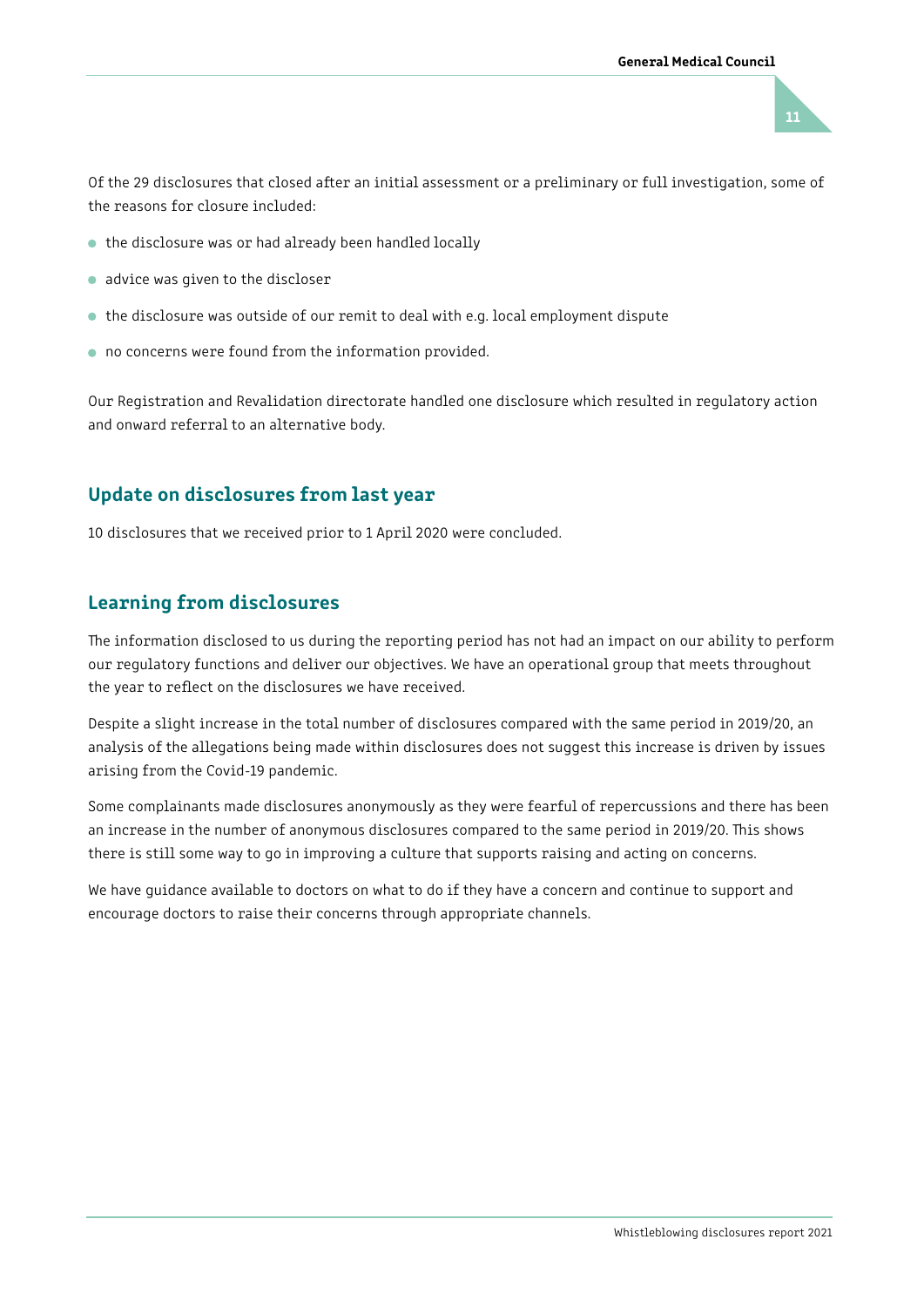# General Optical Council

# The General Optical Council (GOC) is the regulator for the optical professions in the UK.

We are the regulator for the optical professions in the UK. Our purpose is to protect the public by promoting high standards of education, performance and conduct amongst opticians. We currently register around 30,000 optometrists, dispensing opticians, student opticians and optical businesses.

A brief description of our four core regulatory functions is:

- seting standards for optical education and training, performance and conduct
- approving qualifcations leading to registration
- maintaining a register of individuals who are qualifed and ft to practise, train or carry on business as optometrists and dispensing opticians
- investigating and acting where registrants' ftness to practise, train or carry on business is impaired.

Our overarching objective, as set out in the Opticians Act 1989, is the protection of the public.

We published our 'Raising Concerns' (Whistleblowing) Policy in 2016: [www.optical.org/en/Investigating\\_complaints/raising-concerns.cfm](https://www.optical.org/en/Investigating_complaints/raising-concerns.cfm)

### Whistleblowing disclosures received from 01 April 2020 to 31 March 2021

From 01 April 2020 to 31 March 2021 the General Optical Council received nine disclosures of information.

### Actions taken in response to disclosures

| Closed with no action taken         |  |
|-------------------------------------|--|
| Onward referral to alternative body |  |
| Regulatory action taken             |  |
| No action - not enough information  |  |

### Summary of actions taken

All nine disclosures that we received in 2020–21 were placed into our ftness to practise triage system for formal assessment.

Of these nine disclosures, four cases were closed by our triage team with no further action being taken:

- In one case we were satisfied that concerns had been resolved locally with the employer.
- In two cases, the discloser disengaged from the assessment process, and we decided to close the cases as we had received insufficient information to progress them any further.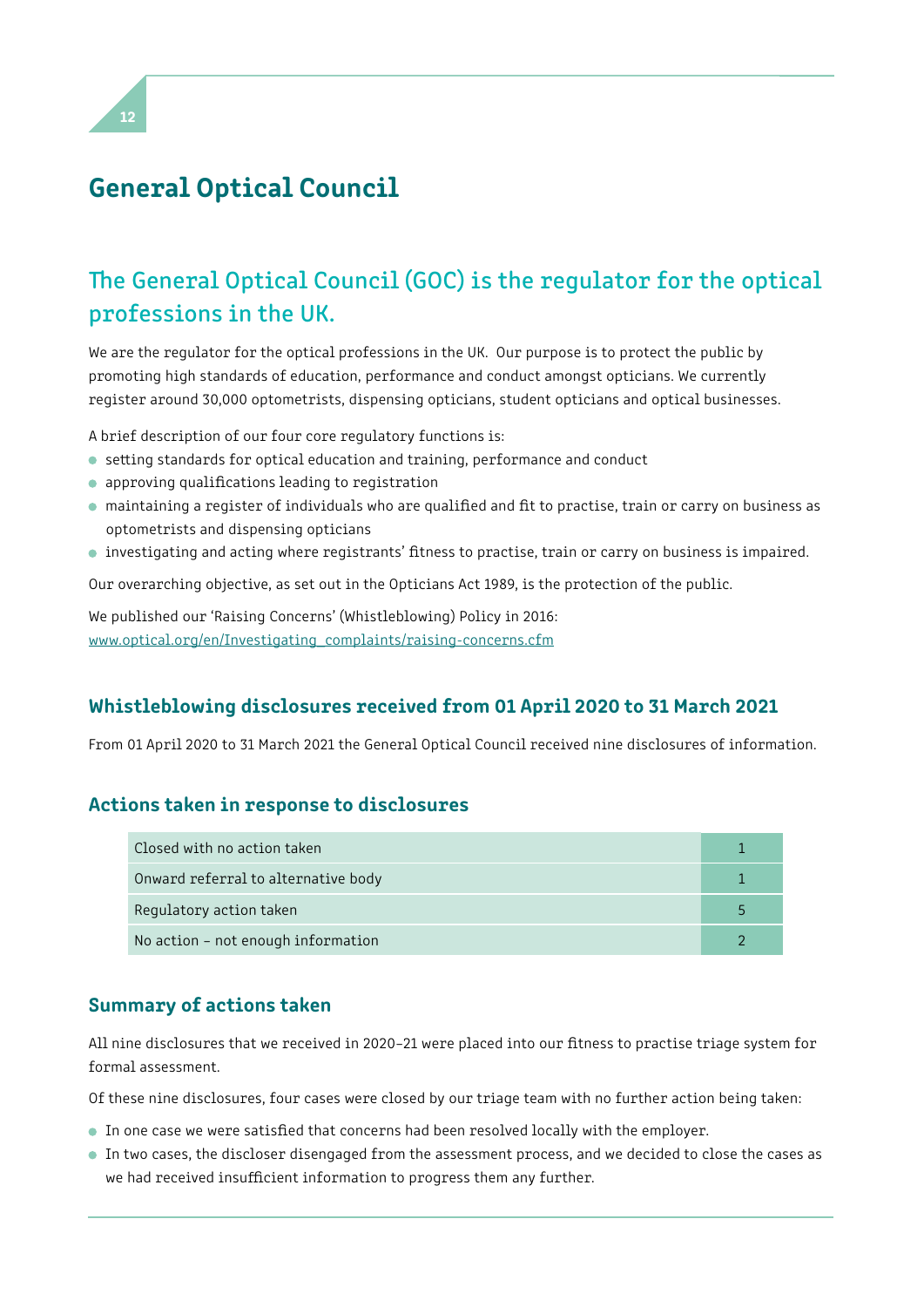13

 In one case, we identifed that the concern was more appropriately investigated by another body (NHS England) and referred it to them.

In five cases, we have taken regulatory action by opening formal fitness to practise proceedings:

- Three of these cases are subject to ongoing fitness to practise investigations.
- One case was closed following legal advice that the GOC did not have jurisdiction to pursue it.
- One case was closed after the discloser disengaged from the process and we had insufficient information upon which to continue the investigation.

### Learning from disclosures

The number of disclosures received by the GOC in 2020-21 was again relatively small, accounting for less than three per cent of the 314 complaints received (compared to four per cent in 2019-20). Given the pandemic and that the GOC regulates optical businesses (who were having to adapt to ever-changing regulations and guidance regarding safe practice), it is perhaps surprising that we have had fewer disclosures than we received the previous year.

Although protected disclosure complaints continue to be more difficult and time-consuming to investigate, they have not directly had an impact on our ability to perform our regulatory functions. The main difficulty over the past year is that it has been more challenging to ensure we identifed protected disclosures, due to the numbers of complaints we received relating to how businesses were operating during Covid-19 restrictions. Most of these transpired to be from third parties, but this was not always evident from the initial contact, so this required further investigation to ensure we identifed protected disclosures.

As we have reported in previous years, the early identifcation of a qualifying disclosure is crucial for the proper management of the disclosure and for securing the confdence of the discloser in the regulator's willingness and ability to take the matter forward. We continue to find it difficult to investigate concerns where the discloser is anonymous or withdraws, even if there might be a public interest in doing so. Although it is sometimes possible to fnd ways to continue with an investigation, this is far less efective than having the cooperation of the discloser. We have no powers of inspection or intervention and although we have powers under the Opticians Act 1989 to demand information, this is challenging in the absence of a discloser who can advise as to the relevant information to be sought.

From a wider learning perspective, we have identifed that our existing 'Raising concerns with the GOC (Whistleblowing)' policy is aimed at too many audiences and that is can therefore be confusing. We will therefore shortly be publishing 'speaking up' guidance specifcally aimed at our registrants, to help address some of the difficulties that registrants have encountered when speaking up, or when thinking of doing so.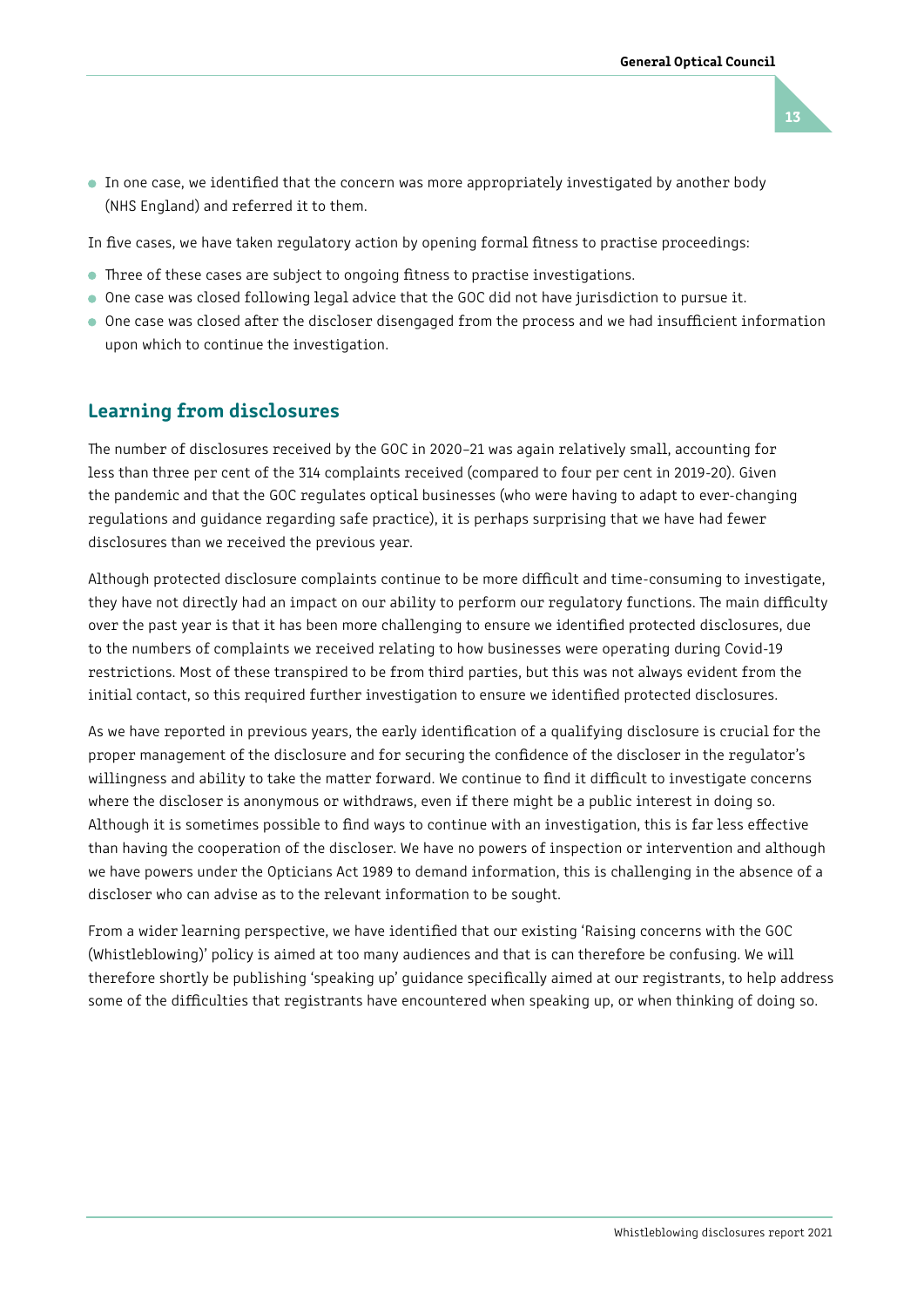# General Osteopathic Council

The General Osteopathic Council is the statutory regulator of osteopaths in the UK and it is our overarching duty to protect the public. We work with the public and the osteopathic profession to promote patient safety by seting, maintaining and developing standards of osteopathic practice and conduct.

As part of our duty to protect the public, we investigate any concerns received about a registered osteopath's ftness to practise.

### Whistleblowing disclosures from 01 April 2020 to 31 March 2021

From 01 April 2020 to 31 March 2021 the General Osteopathic Council (GOsC) received three disclosures of information.

No action – not enough information 3

Summary of actions taken

With regard to the three disclosures we have received during this reporting period, each case was progressed for consideration by a 'screener'. A Screener is an osteopathic member of the Investigating Committee. The Screener's role is to determine whether the GOsC has the power to investigate the complaint that has been made.

In all three cases the complainant wished to remain anonymous. Despite the GOsC's attempts to explain the fitness to practise process to the complainants, and obtain further information and/or consent to disclose the complaint to the registrant, these atempts were unsuccessful.

All three complaints therefore progressed to screeners and were closed under our Initial Closure Procedure (ICP). More information on the ICP can be found here:

[htps://www.osteopathy.org.uk/news-and-resources/document-library/ftness-to-practise/](https://www.osteopathy.org.uk/news-and-resources/document-library/fitness-to-practise/initial-closure-procedure/)  [initial-closure-procedure/](https://www.osteopathy.org.uk/news-and-resources/document-library/fitness-to-practise/initial-closure-procedure/)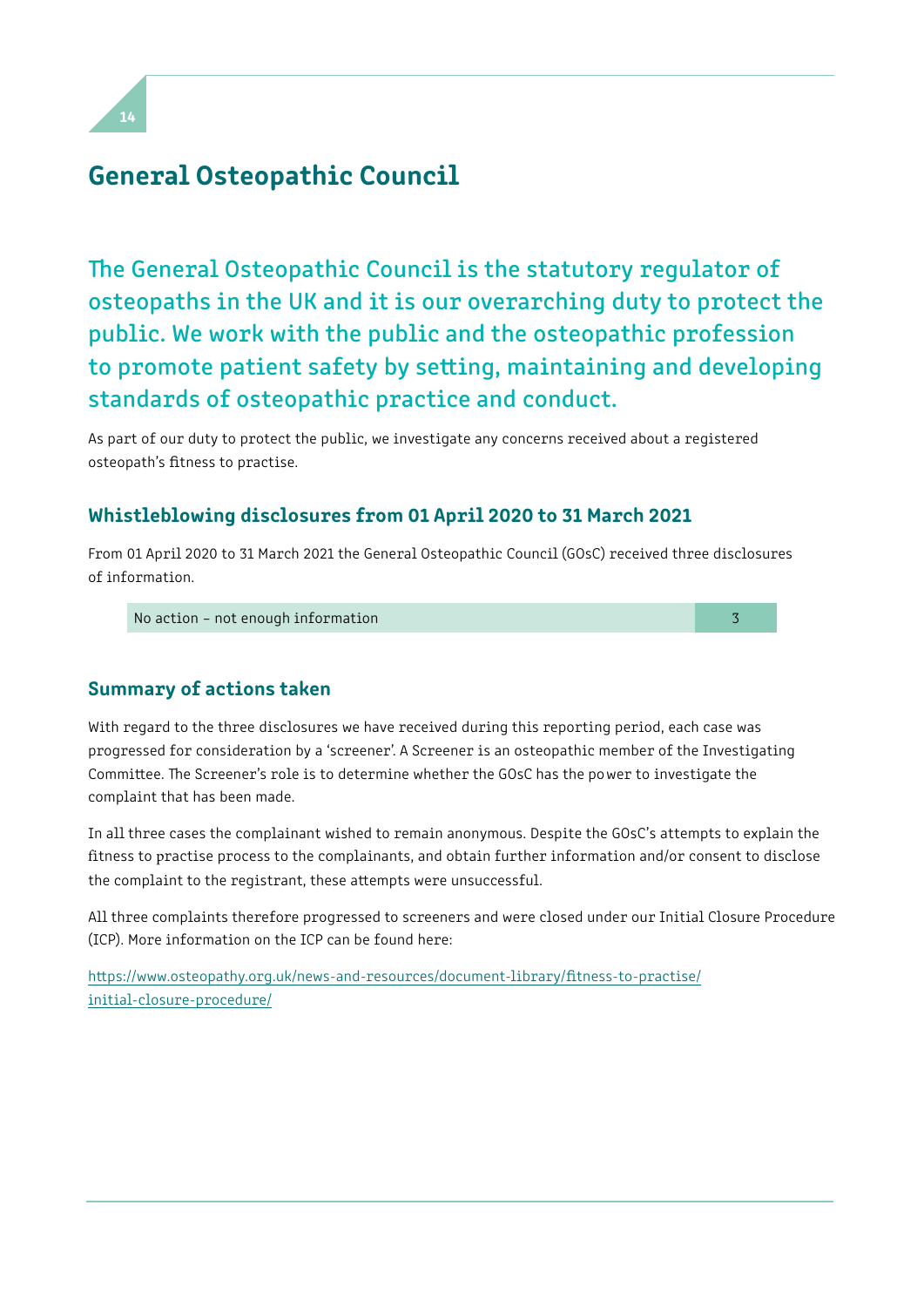

### Learning from disclosures

The GOsC considers any concerns received on a case by case basis and furnishes the complainant with appropriate detail of the fitness to practise process (FTP) process so that they can make an informed decision as to whether they wish to engage with the process. We will, at this stage, also endeavour to obtain any further information we can from the complainant which may assist in our consideration of how we can progress the concerns raised.

It may of course be possible to act on information that is provided by an anonymous report or whistle blower. However we note that it will depend on the nature of the concern raised and whether evidence can be obtained to support an allegation from other sources, and that consideration should also be given to whether it is appropriate and possible to act on the anonymous report.

Regarding the three cases identifed during the reporting period, we were unable to access the further engagement or detail from complainants despite our best eforts to retrieve this detail.

In December 2019, the General Osteopathic Council entered an agreement with the independent charity Victim Support to provide a confdential support service to those involved in ftness to practise cases. Details of the service are now provided to all informants who make qualifying disclosures to us.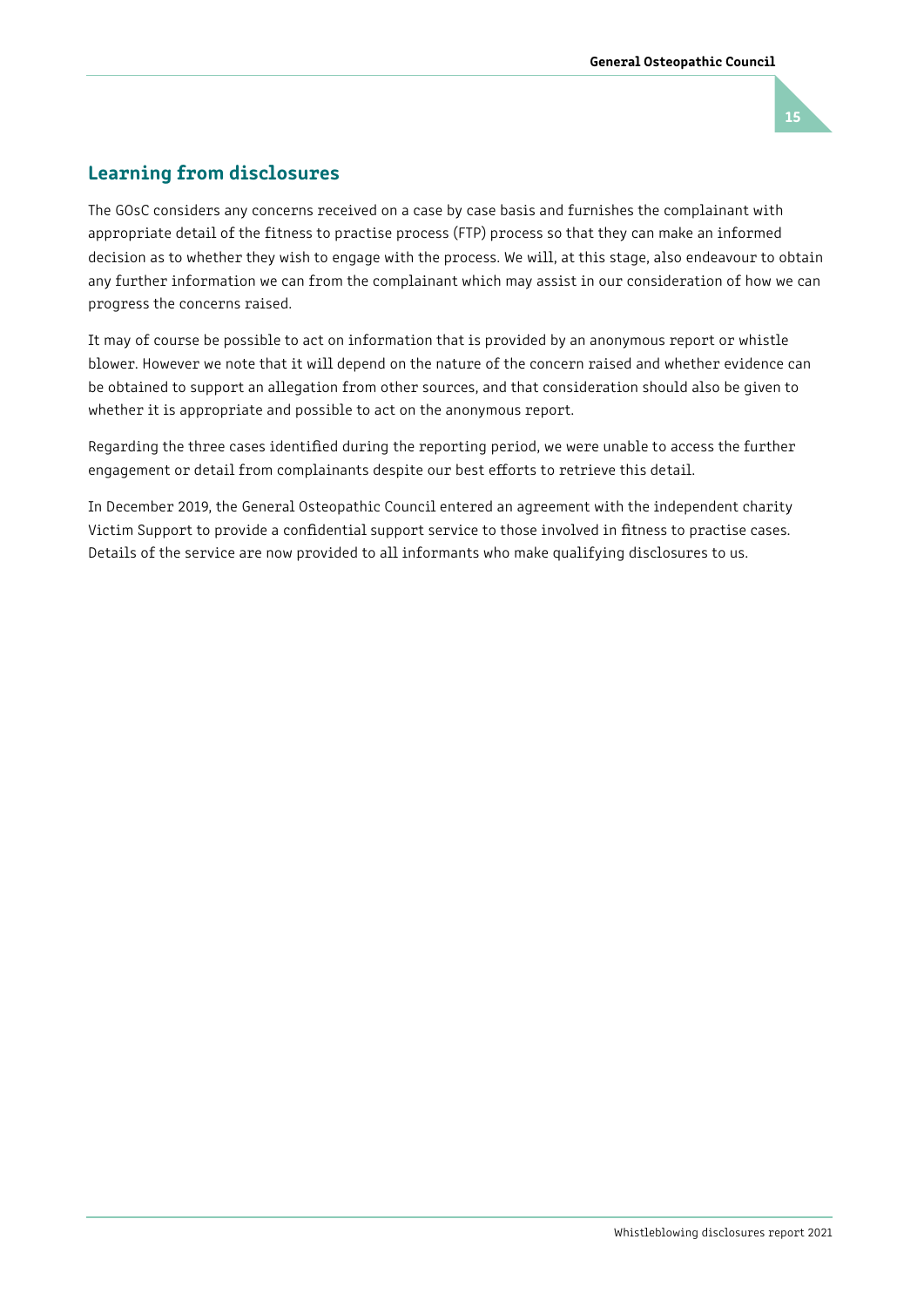

### General Pharmaceutical Council

# We regulate pharmacists, pharmacy technicians and pharmacies in Great Britain. We work to assure and improve standards of care for people using pharmacy services.

### What we do:

- Our role is to protect the public and give them assurance that they will receive safe and efective care when using pharmacy services.
- We set standards for pharmacy professionals and pharmacies to enter and remain on our register.
- We ask pharmacy professionals and pharmacies for evidence that they are continuing to meet our standards, and this includes inspecting pharmacies.
- We act to protect the public and to uphold public confdence in pharmacy if there are concerns about a pharmacy professional or pharmacy on our register.
- We help to promote professionalism, support continuous improvement and assure the quality and safety of pharmacy.

### Whistleblowing disclosures made from 01 April 2020 and 31 March 2021

From 1 April 2020 to 31 March 2021 the GPhC received fve qualifying disclosures of information.

### Actions taken in response to disclosures

| Under review            |  |
|-------------------------|--|
| Regulatory action taken |  |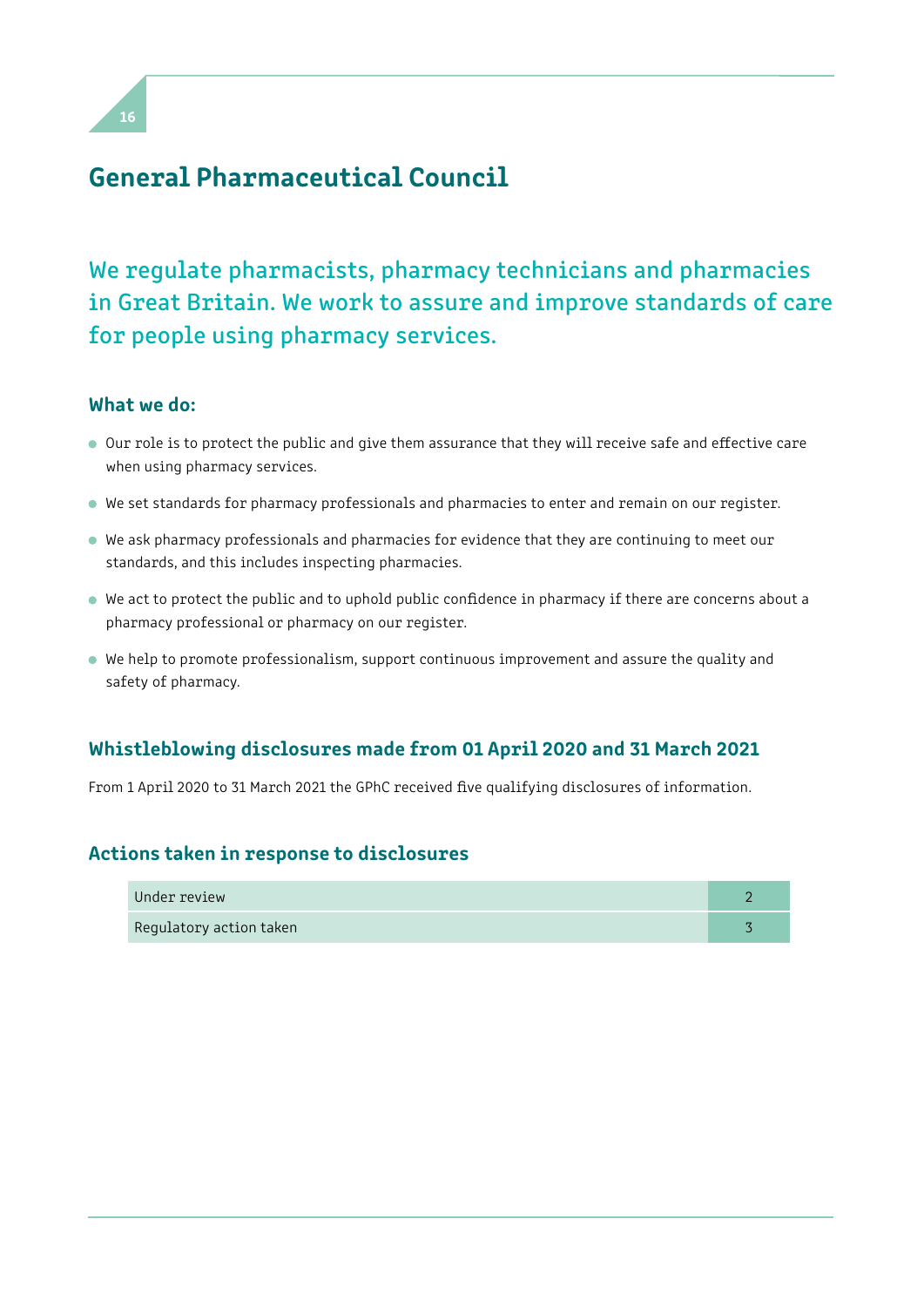# 17

### Summary of actions taken

Out of the disclosures made we concluded our enquiries on three with a further two still under review. We also concluded three qualifying disclosures that were raised during the previous reporting period.

The action we took included a full investigation through established fitness to practise processes and follow-up action through our inspection network. The former can result in any available outcome throughout the fitness to practise process. The latter can include guidance, a follow-up visit or an unexpected inspection.

Three concerns were investigated and two were concluded with no further action. The remaining case was concluded with guidance from education colleagues.

Of the three concerns from the previous reporting period, one was concluded with guidance from ftness to practise and two were concluded with no further action. One further concern from the previous reporting period remains under investigation.

### Learning from disclosures

None of the disclosures had an impact on our ability to perform our regulatory functions and meet our objectives during the reporting period.

We use all concerns raised with us to inform our standards and guidance development.

Protected disclosures also inform our operational processes and approach to understanding what the most appropriate regulatory lever is to achieve the best outcome.

The concerns raised with inspectors and the associated guidance in response to the concerns, including those that arise through inspections, are widely shared to ensure learning across the organisation. These issues inform our work on understanding the experiences of pharmacy professionals in the working environment and also inform our work on ensuring safe and efective pharmacy teams.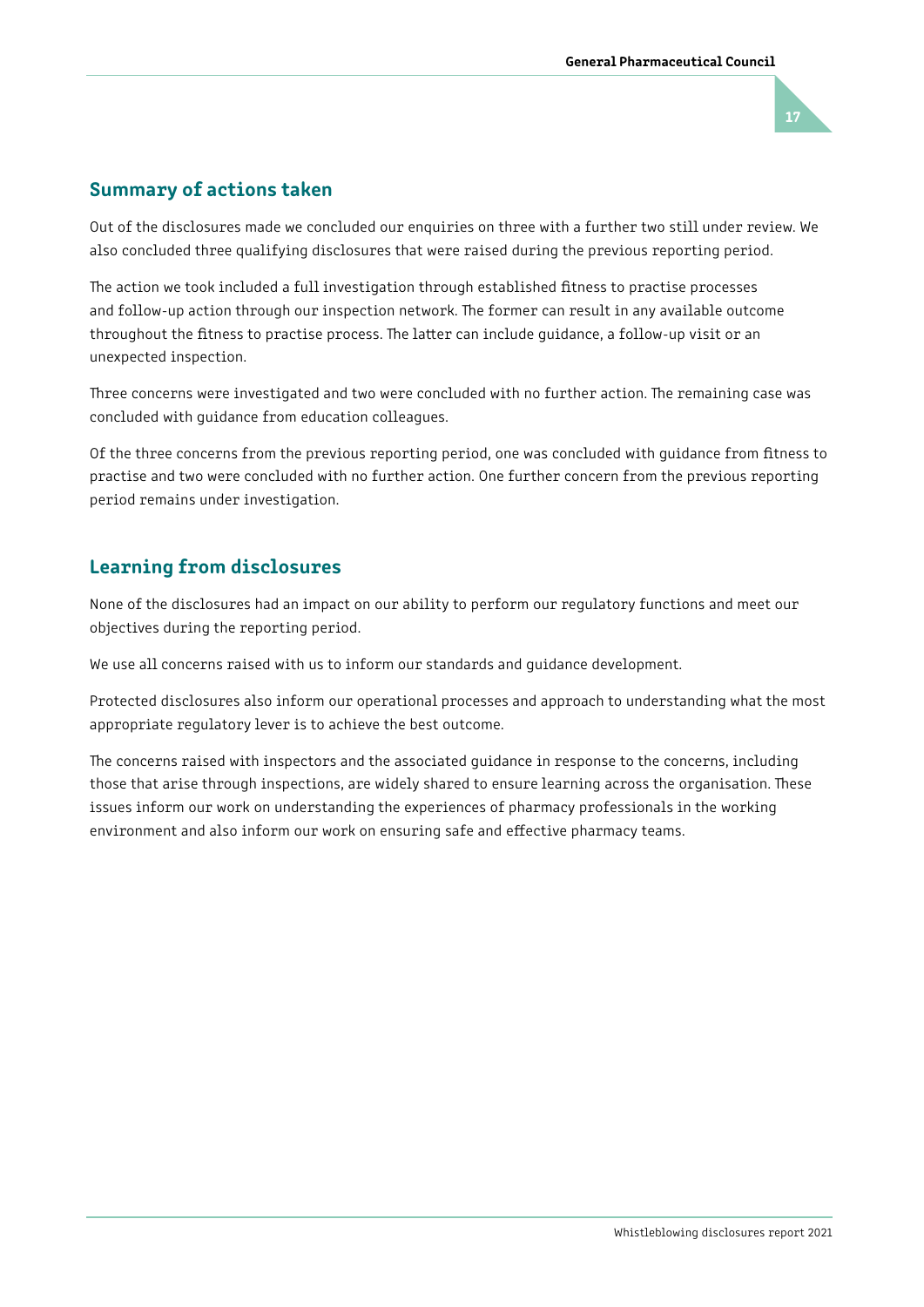### The Health and Care Professions Council

The Health and Care Professions Council (HCPC) is a statutory regulator of health and psychological professions governed by the Health Professions Order 2001. We regulate the members of 15 professions. We maintain a register of professionals, set standards for entry to our register, approve education and training programmes for registration and deal with concerns where a professional may not be fit to practise. Our role is to protect the public.

### Whistleblowing disclosures made from 01 April 2020 and 31 March 2021

From 01 April 2020 to 31 March 2021 the HCPC received 12 disclosures of information.

### Actions taken in response to disclosures

| Under review                |  |
|-----------------------------|--|
| Closed with no action taken |  |
| Regulatory action taken     |  |

### Summary of actions taken

The majority (seven) of the whistleblowing disclosures made came from the Policy & Standards department, through their policy enquiries inbox. These were from registrants who had concerns about their employers or colleagues, and were seeking advice to ensure they continued to meet our standards.

The disclosures came from registered professionals, namely; operating department practitioners, physiotherapists and hearing aid dispensers. The subject matter of the disclosures varied but included the following: concerns over an employer's management of risk with regards the COVID-19 pandemic; employer policies which allowed staff to dispense medications or medical equipment without training; employer policies which encouraged staff to work in areas and take on responsibilities outside of their scope of practice without training; and, concerns over a colleague dispensing certain medical items to service users without proper assessment.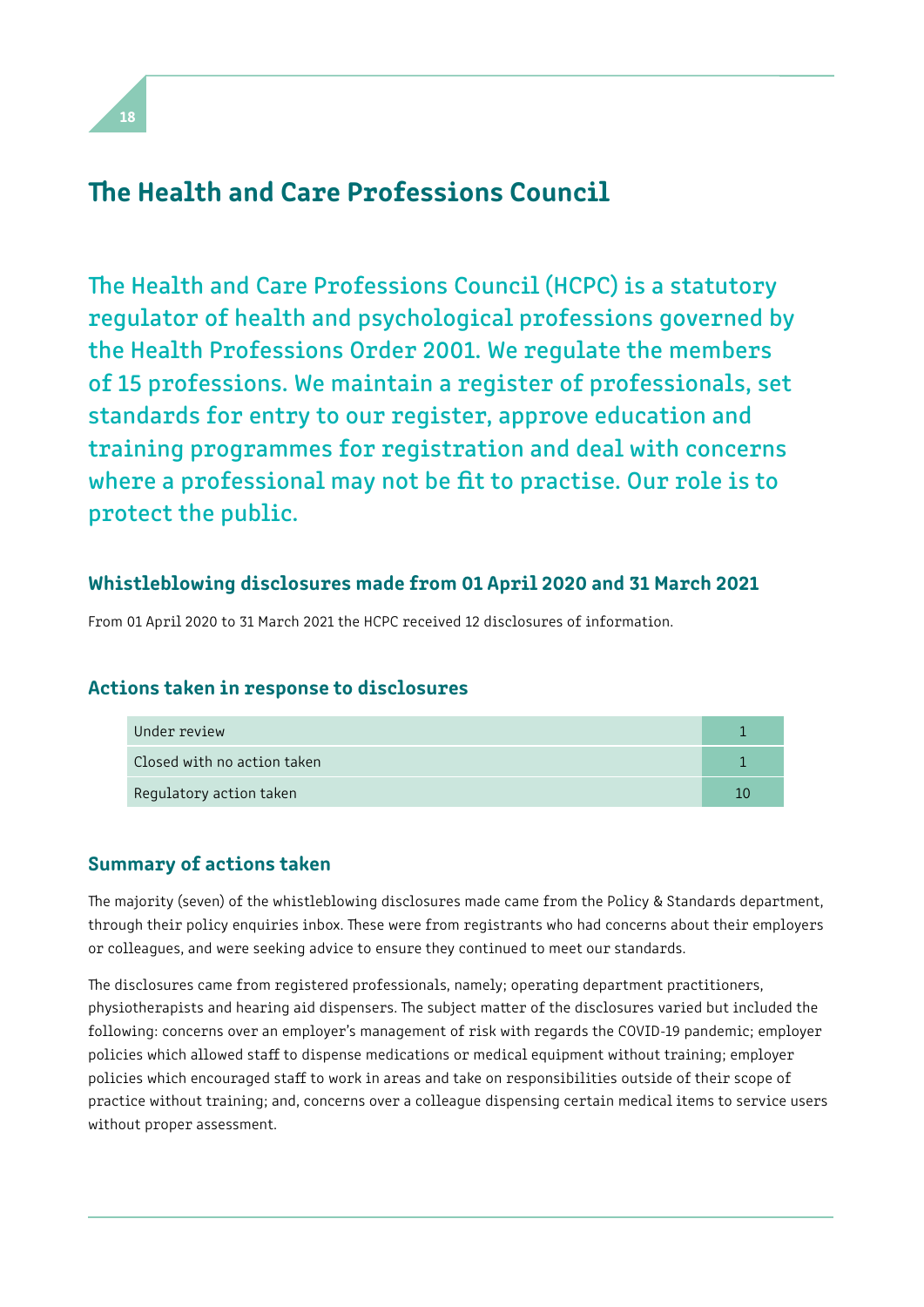In all of the scenarios above, we were able to provide the discloser with advice & guidance, directing them to the relevant standards and set out our expectations. Additionally, we signposted them to organisations that could support them in raising a concern with their employer; such as their relevant professional body or our own Fitness to Practise department where this related to a colleague, so they could raise a concern. In a few occurrences, the concerns related to specifc health and care providers and therefore fell outside of our remit. Accordingly, we directed to the relevant regulators (such as CQC).

The Education department received three disclosures concerning education providers: a concern that an education provider had an application process for a programme which contravened the Equality Act 2010 on account of potential age discrimination; a complaint that a colleague was seting course requirements for students that were discriminatory; and a potential concern, currently still under review, to which details are not yet clear.

In one case, initial assessment was taken but the concern was not investigated further as it was deemed that the provider was meeting our standards. The complainant was referred to Equality and Human Rights Commission and the Advisory, Conciliation and Arbitration Service. In another case, the issues raised had recently been considered by the HCPC at an approval visit and so it was not necessary to investigate the concerns further. The remaining disclosure is still under review.

Two disclosures were received by our Fitness to Practise (FtP) department. The first involving a complainant making a referral based on concerns over how COVID-19 policies were being managed at their Trust and another, made by several individuals, about a colleague who they believed to have been prescribing drugs to service users without any authorisation or training. Both cases are subject to ongoing investigation by the FtP team and an external agency.

### Learning from disclosures

We continue to keep data on all the policy enquiries we receive, and regularly reflect on them to establish what additional information or guidance we need to produce.

Our new ['Meeting our Standards'](http://livelink/edrmsdav/nodes/) website pages launched at the end of March 2021. This significantly restructured the existing web advice on our standards to cover all topics featured in our standards and included the publication of several brand new sections. In particular, we have a [new page on raising](http://livelink/edrmsdav/nodes/)  [concerns](http://livelink/edrmsdav/nodes/) which promotes our resources on raising concerns and whistleblowing. These resources will be further developed next year.

In 2020, we established a new Professional Liaison Service. This team has been created to support our move towards more upstream regulation; preventing problems before they cause harm. A key focus of this service is improving registrants, students and employers' understanding of our regulatory requirements and standards. The team delivers this through stakeholder engagement and by hosting events. Throughout 2020-21, the Professional Liaison team ran a webinar series called 'My Standards'. Tis followed each of the HCPC's ten overarching Standards of conduct, performance and ethics. In most of the sessions that have been delivered, the team has used a variety of case studies focusing on unprofessional behaviour to generate discussion and signpost to the HCPC resources. This included a [webinar on reporting concerns about safety,](https://www.hcpc-uk.org/standards/meeting-our-standards/raising-concerns-openness-and-honesty/webinar-reporting-concerns-about-safety/)

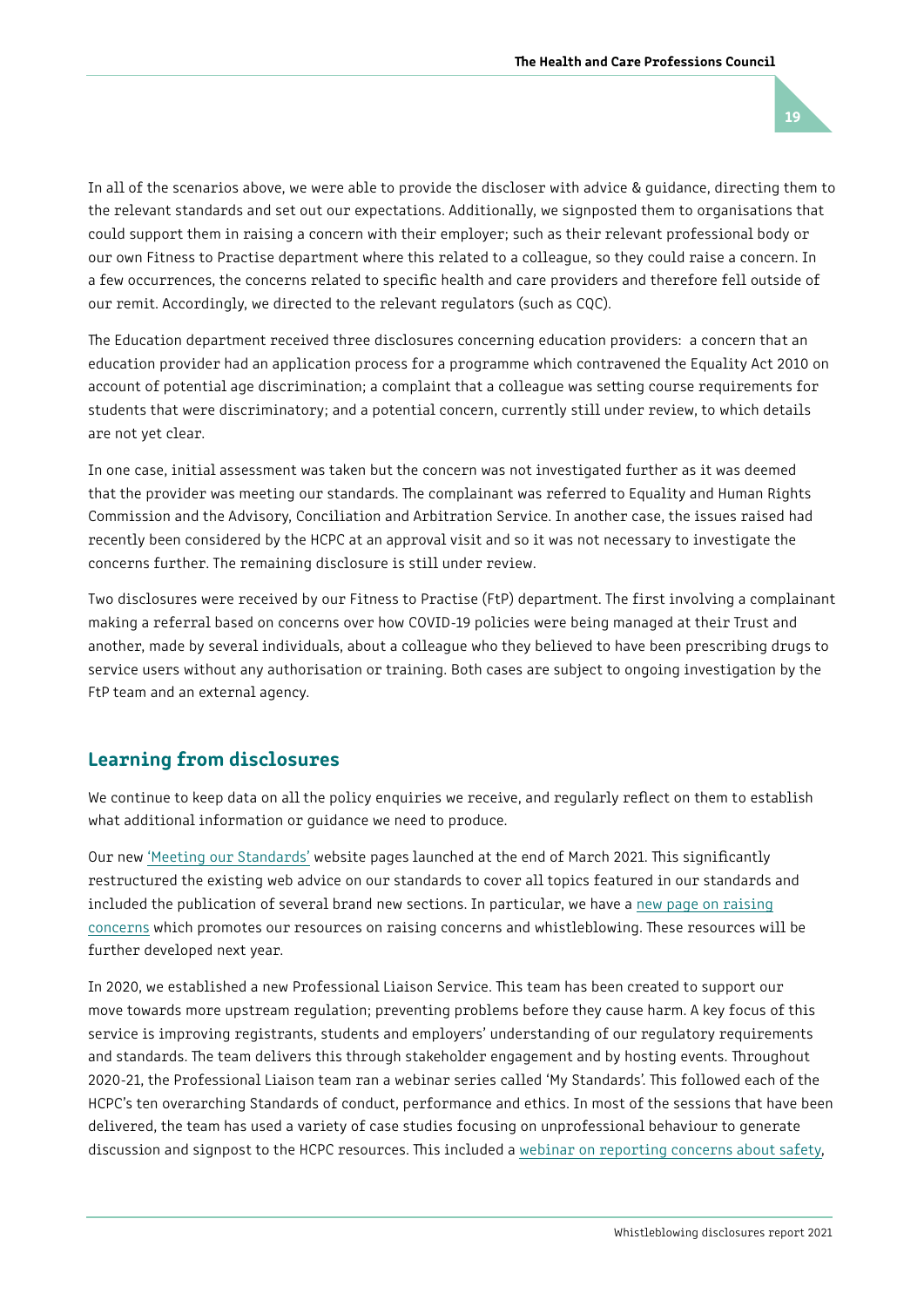which had content on whistleblowing and raising concerns. Additionally, the team also co-designed and codelivered a case study with an NHS Trust 'Freedom to Speak up Guardian' about raising concerns and tackling discrimination, which was based on a real-life example.

As a result of our enquiries and disclosures throughout the COVID-19 pandemic, we have published a series of [COVID-19 advice pages](https://www.hcpc-uk.org/covid-19/) on our website about applying the HCPC's Standards of conduct, performance and ethics during these times. This includes content on managing risk, which focuses on the use of Personal Protective Equipment (PPE) and raising concerns. Furthermore, it also includes content on [whistleblowing in relation to COVID-19.](https://www.hcpc-uk.org/covid-19/advice/applying-our-standards/speaking-up-during-an-emergency/) These pages were published early in the financial year (April, May) and have been continually updated. We have also expanded this to include 'frequently asked questions and advice' on [vaccines](https://www.hcpc-uk.org/covid-19/vaccinations-what-you-need-to-know/).

We have also collaborated with other bodies in relation to concerns relating to COVID-19. Particularly, we have worked closely with professional bodies, the Department of Health & Social Care, Public Health England, and other relevant bodies across the four nations to share the major concerns of registrants; including concerns about conficting advice about PPE. Additionally, we also responded to the [Equalities and Human](https://yourviews.parliament.scot/session-5/impact-covid-19-pandemic-equalities-human-rights/consultation/published_select_respondent?show_all_questions=0&sort=submitted&order=ascending&_q__text=health+and+care)  Rights Committee: The impact of the COVID-19 pandemic on equalities and human rights.

We continue to further our commitment to Equality, Diversity & Inclusion (EDI). Last year, we launched our second annual registrant *Diversity Data Survey*, the findings to which, will be published in the next financial year. Between April 2020 and March 2021 we held three registrant 'EDI Forums', which are sessions where we provide advice and comment on the development and delivery of HCPC's EDI strategy and action plans. Through these forums, we have listened and sought views about our priorities and progress on EDI with our stakeholders, which in turn, allows us to advance our goals in this area.

Furthering our development regarding EDI, since January, the Education department has piloted a new [Quality Assurance model](https://www.hcpc-uk.org/about-us/what-we-do/our-work/continuously-improve-and-innovate/education-qa-model/) for the HCPC's education providers. A key aspect of this model has involved a stronger approach to tackling EDI considerations. This will be facilitated through three major processes: initial approval (ensuring HCPC EDI standards are met); ongoing monitoring (by asking providers to refect on their EDI progress, with the HCPC also making fnal judgements on this); and through the use of a 'service user expert advisor', who will be contracted to report on the performance of service user involvement and inclusivity at the provider. The pilot will run through to the end of August this year, with the aim of being fully implemented by the end of January 2022.

20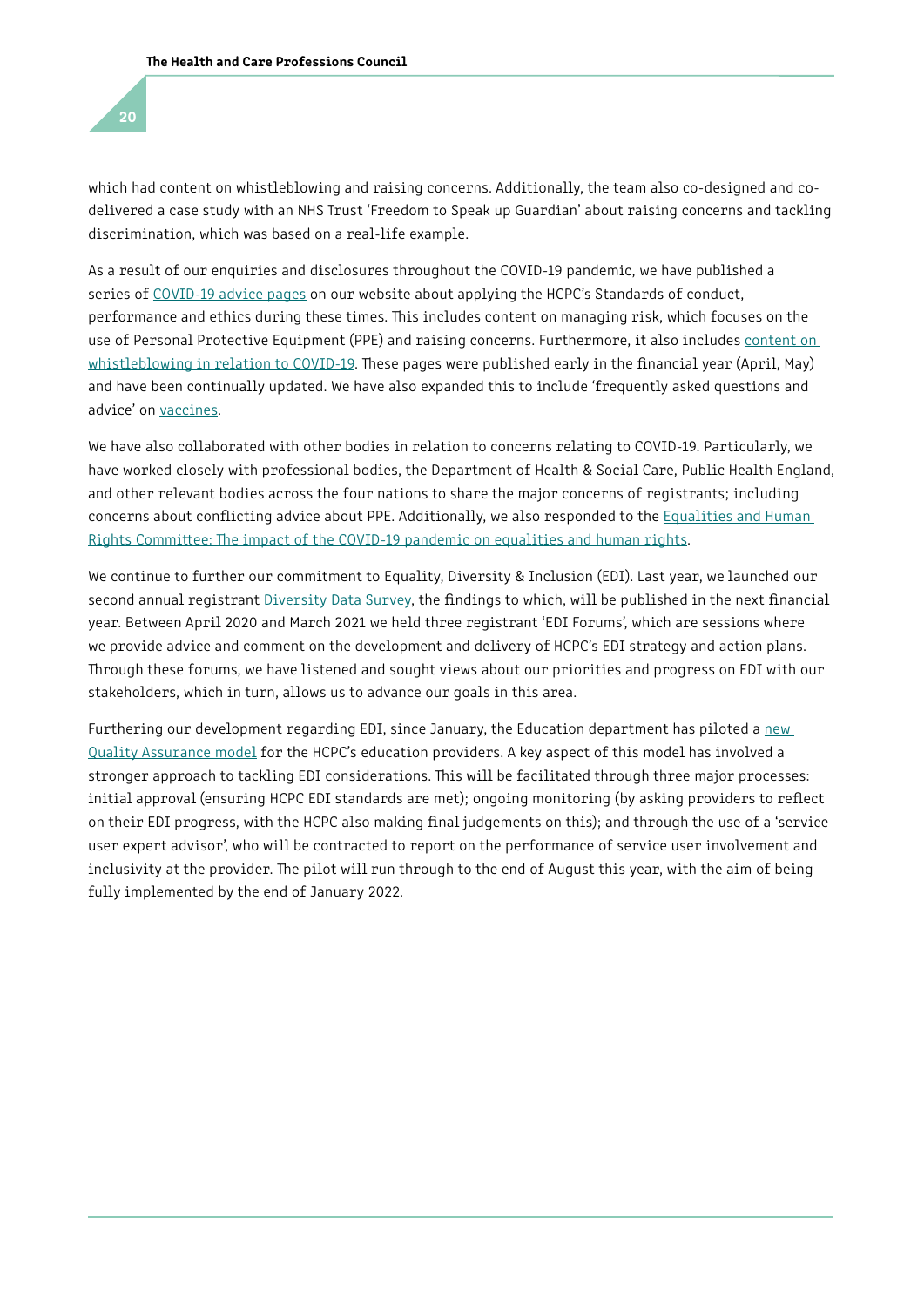# Nursing and Midwifery Council

The Nursing and Midwifery Council's vision is safe, effective and kind nursing and midwifery that improves everyone's health and wellbeing. As the professional regulator of almost 732,000 nursing and midwifery professionals, we have an important role to play in making this a reality.

Our core role is to regulate. First, we promote high education and professional standards for nurses and midwives across the UK, and nursing associates in England. Second, we maintain the register of professionals eligible to practise. Third, we investigate concerns about nurses, midwives and nursing associates – something that afects less than one percent of professionals each year. We believe in giving professionals the chance to address concerns, but we'll always take action when needed.

To regulate well, we support our professions and the public. We create resources and guidance that are useful throughout people's careers, helping them to deliver our standards in practice and address new challenges. We also support people involved in our investigations, and we're increasing our visibility so people feel engaged and empowered to shape our work.

Regulating and supporting our professions allows us to infuence health and social care. We share intelligence from our regulatory activities and work with our partners to support workforce planning and sector-wide decision making. We use our voice to speak up for a healthy and inclusive working environment for our professions.

### Whistleblowing disclosures received from 01 April 2020 to 31 March 2021

From 01 April 2020 to 31 March 2021 the Nursing and Midwifery Council (NMC) received 192 disclosures of information.

### Actions taken in response to disclosures

| Regulatory action taken                | 192 |
|----------------------------------------|-----|
| Onward referral to an alternative body |     |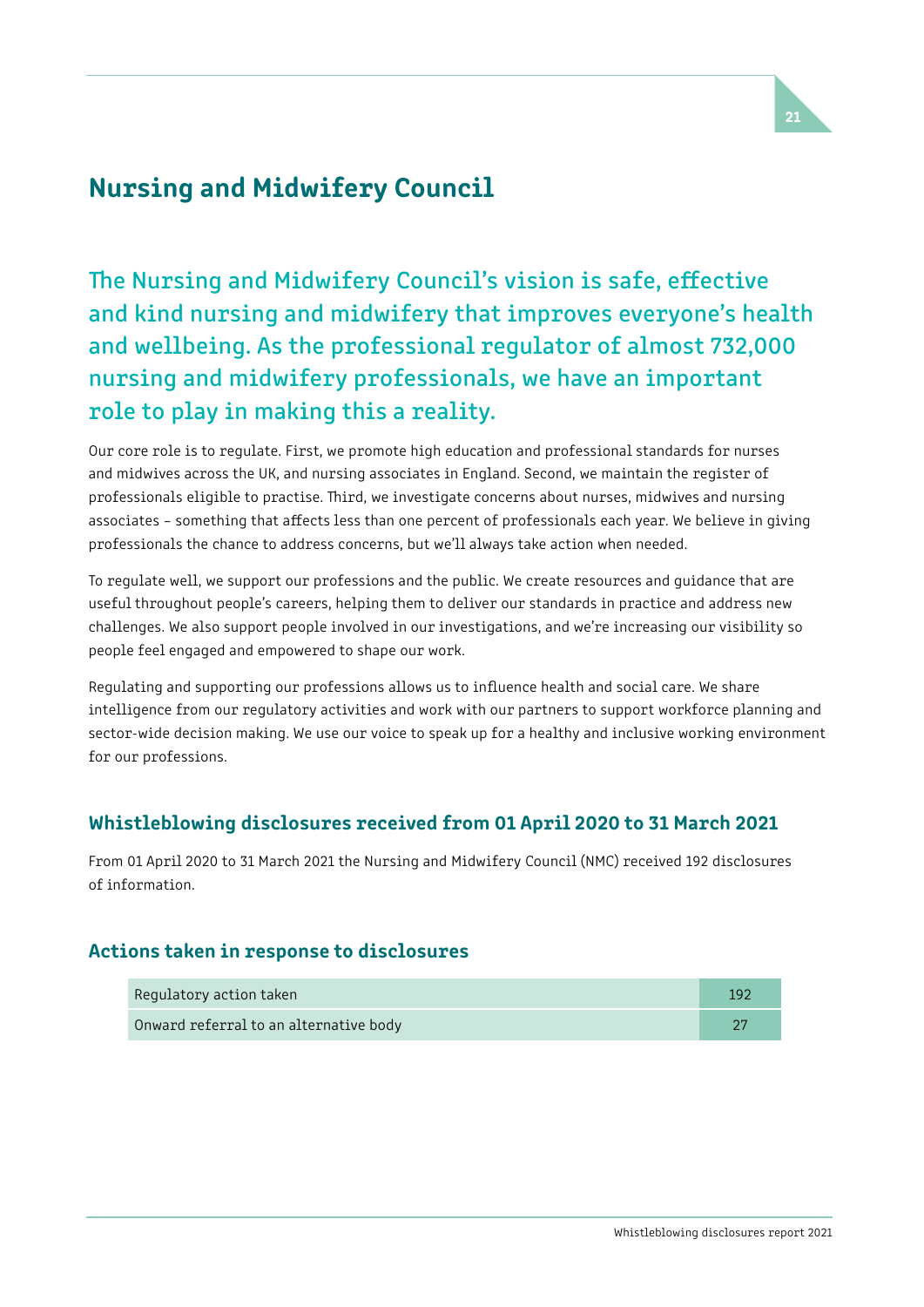In all 'qualifying disclosures' we have taken action either by way of regulatory action; or both regulatory action and an onward referral to another body. Regulatory action taken on these disclosures is as follows (some disclosures have been dealt with by more than one team and so will be duplicated in the overall number):

- **177 disclosures were dealt with by our fitness to practise team**
- 1 disclosure was dealt with by our registration and revalidation team
- 11 disclosures were dealt with by our education team
- 5 disclosures were managed by our Employer Link Service team who engaged with employers in respect of the issues raised
- 1 disclosure was dealt with by our enquiries and complaints team
- 1 disclosure was shared with our equality diversity and inclusion team
- We have made onward referrals to the Care Quality Commission, Healthcare Safety Investigation Branch and Healthcare Inspectorate Wales.

The main reason why information was not treated as a 'qualifying disclosure' was because it did not fall within our regulatory remit or did not meet the public interest criterion.

We still took action on many disclosures where we did not reasonably believe the whistleblowing criteria were met. We either took regulatory action or shared information with a range of other bodies. We shared information with other bodies including the Advertising Standards Authority, Care Inspectorate Scotland, Care Inspectorate Wales, Care Quality Commission, General Medical Council, Heath and Care Professions Council, Healthcare Improvement Scotland, Healthcare Inspectorate Wales, Health Protection Scotland, Healthcare Safety Investigation Branch, HM Inspectorate of Prisons, Medicines and Healthcare products Regulatory Agency, NHS England and Improvement, Public Health England, Public Health Wales and the Regulation and Quality Improvement Authority.

### Learning from disclosures

The increase in disclosures to the NMC compared to the previous year is due to the Covid-19 pandemic. Approximately a third of disclosures made during 2020/21 were related to the pandemic. Covid-19 related whistleblowing disclosures focused heavily on issues with health and safety and management issues. Concerns were raised regarding a lack of, or the quality of, personal protective equipment (PPE), staffing issues, and infection prevention and control processes.

Early on in the pandemic, we met with other regulators and sector bodies to discuss concerns around PPE. We also made a public statement on this issue. We shared concerns relating to the pandemic with other organisations such as the public health bodies, Medicines and Healthcare products Regulatory Agency and NHS England and Improvement.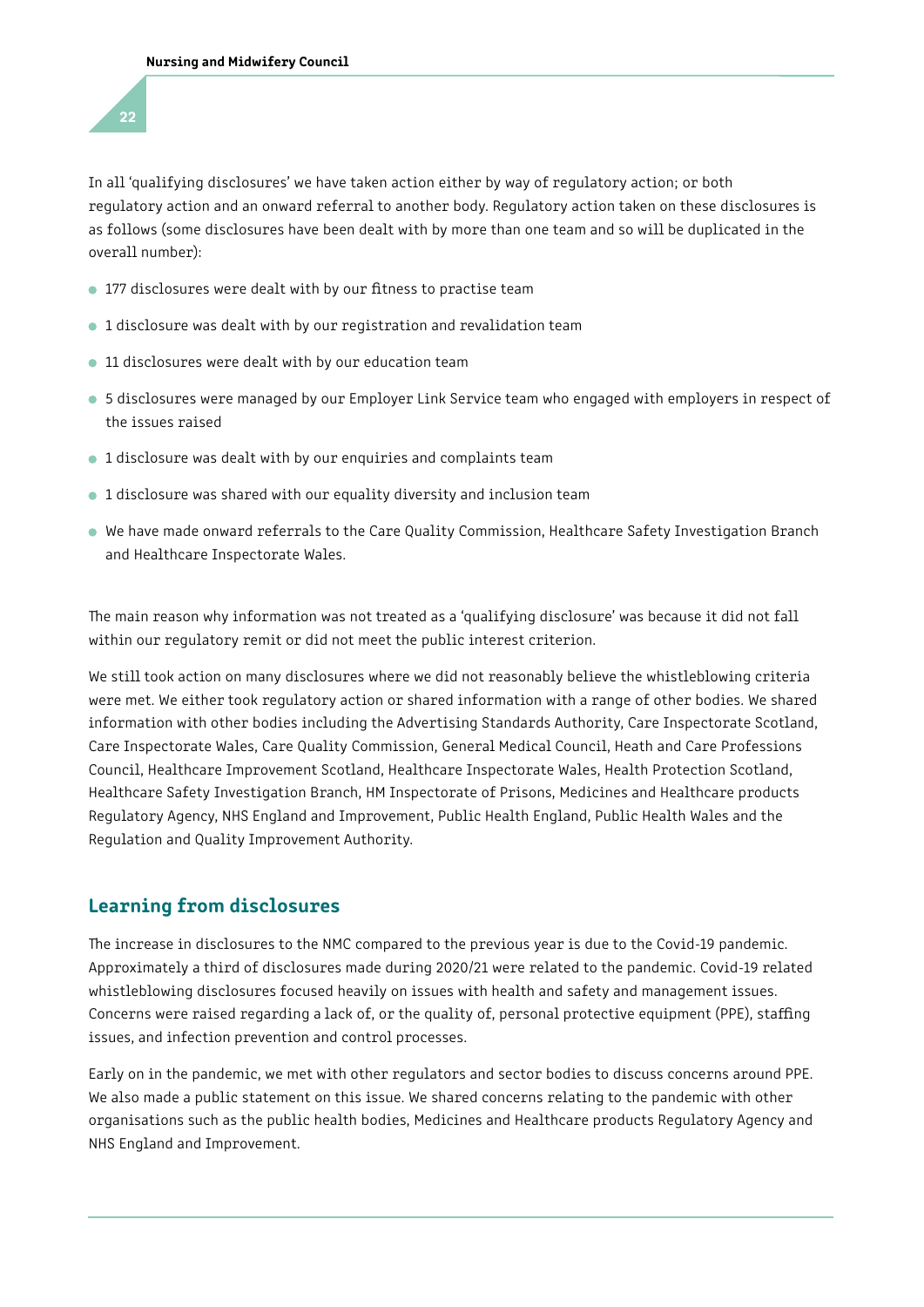

# Note on data

All measures are activity occurring in the reporting date range. Disclosures received may not equal the number of actions taken because some disclosures may have been received in a previous year or still being investigated at the end of the year.

It is possible that some disclosures have been counted and reported on more than once in this report. This may be due to incidences where one regulator has referred the disclosure on to another regulator or when an anonymous discloser has raised a concern multiple times. While checks are done to mitigate for the latter, it is not always possible to avoid this completely.